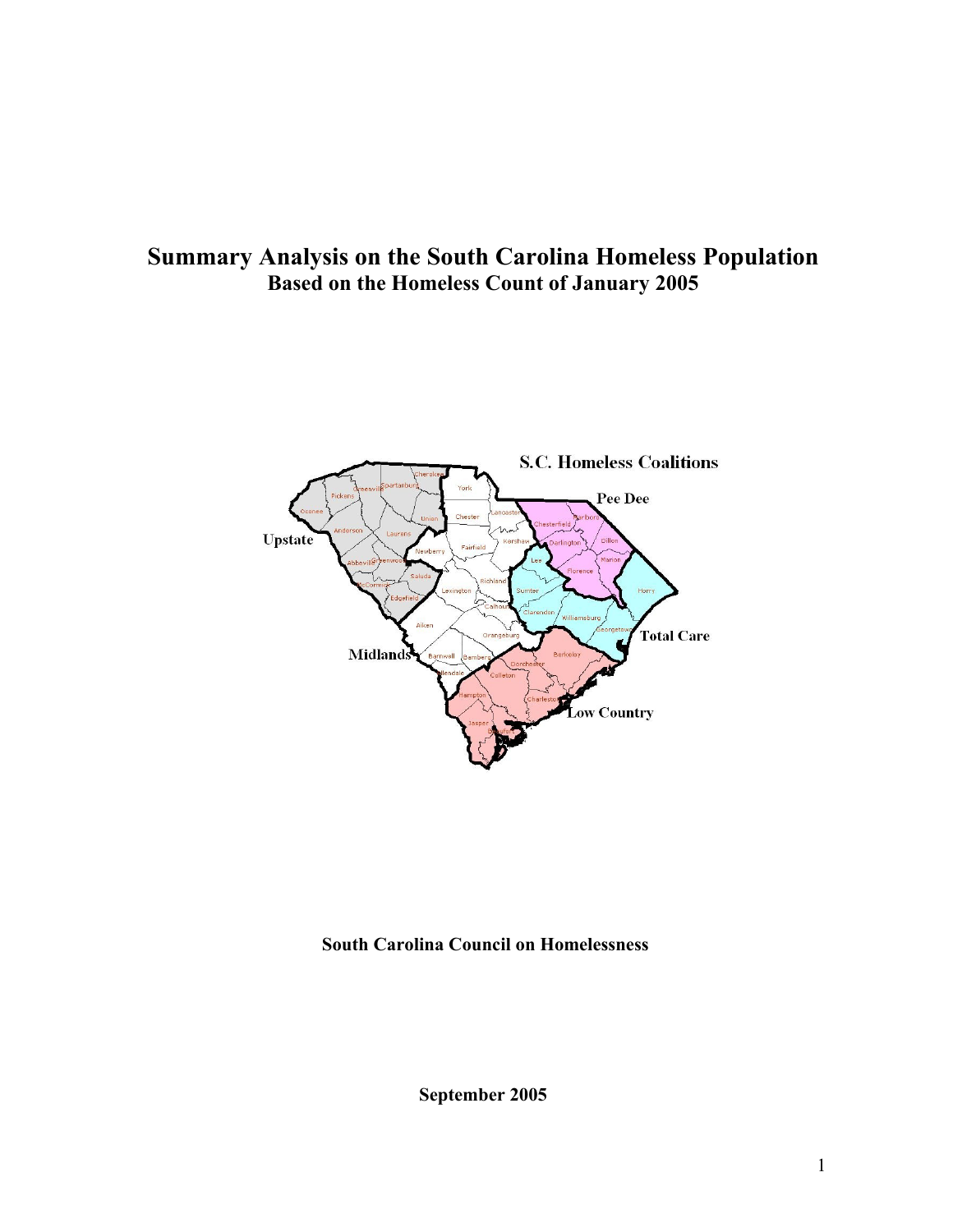#### **TABLE OF CONTENTS**

| <b>Executive Summary</b>                                                                                                                                                                        | 3                               |
|-------------------------------------------------------------------------------------------------------------------------------------------------------------------------------------------------|---------------------------------|
| Introduction / Background                                                                                                                                                                       | 4                               |
| Homeless Count Numbers and Estimates<br>a. Homeless Count<br>b. Unsheltered Homeless Count<br><b>Sheltered Homeless Count</b><br>$c_{\perp}$                                                    | 6<br>6<br>6                     |
| d. Homeless Count Estimate (adjusting)<br>for counties that had no or low effort/counts)<br>e. Total Homeless Annualized<br>f. At-Risk and Doubled-up Homeless<br><b>Chronic Homeless</b><br>g. | 7<br>$\boldsymbol{7}$<br>8<br>9 |
| Homeless School Children: A Different Definition                                                                                                                                                | 10                              |
| Homeless Veteran Population                                                                                                                                                                     | 12                              |
| Homeless Persons Reporting Impairments                                                                                                                                                          | 14                              |
| Other Demographics of the Homeless Population in SC                                                                                                                                             | 15                              |
| Appendix:<br>1. South Carolina Homeless, By the Numbers (3 pages)<br>2. Homeless Count, 01/27/05, Spreadsheet (2 pages)                                                                         | 17<br>20                        |

#### **Acknowledgments**

The January 27<sup>th,</sup> 2005 First Annual Statewide One Night Count was a collaborative effort of volunteers and staff across the state as well as the South Carolina Council on Homelessness, and the South Carolina Homeless Coalition.

Specific thanks go to a number of groups and individuals. The Institute for Families in Society at the University of South Carolina developed the five instruments for the count and provided training to a statewide gathering of coalition members and others. David King, a consultant for three of the five homeless coalitions developed, implemented and maintained a web site which allowed data entry from across the state, and allowed reports at various aggregate levels to be produced and printed http://tchcweb.org/count/surveysummary.jsp. Finally, this report would not have been possible without the ongoing extraordinary efforts of the following individuals: Anita Floyd, United Way of the Midlands, Michele Murff, Housing Director at the South Carolina Department of Mental Health, and Diana Tester and Pete Bailey at the South Carolina Office of Research and Statistics, State Budget and Control Board. The Council also wants to acknowledge Ann Maletic of the SC Department of Mental Health's Evaluation, Training and Research staff through which this report would not be possible.

For more information about this report please contact: Michele Murff, LMM16@scdmh.org, Director of Housing and Homeless Programs South Carolina Department of Mental Health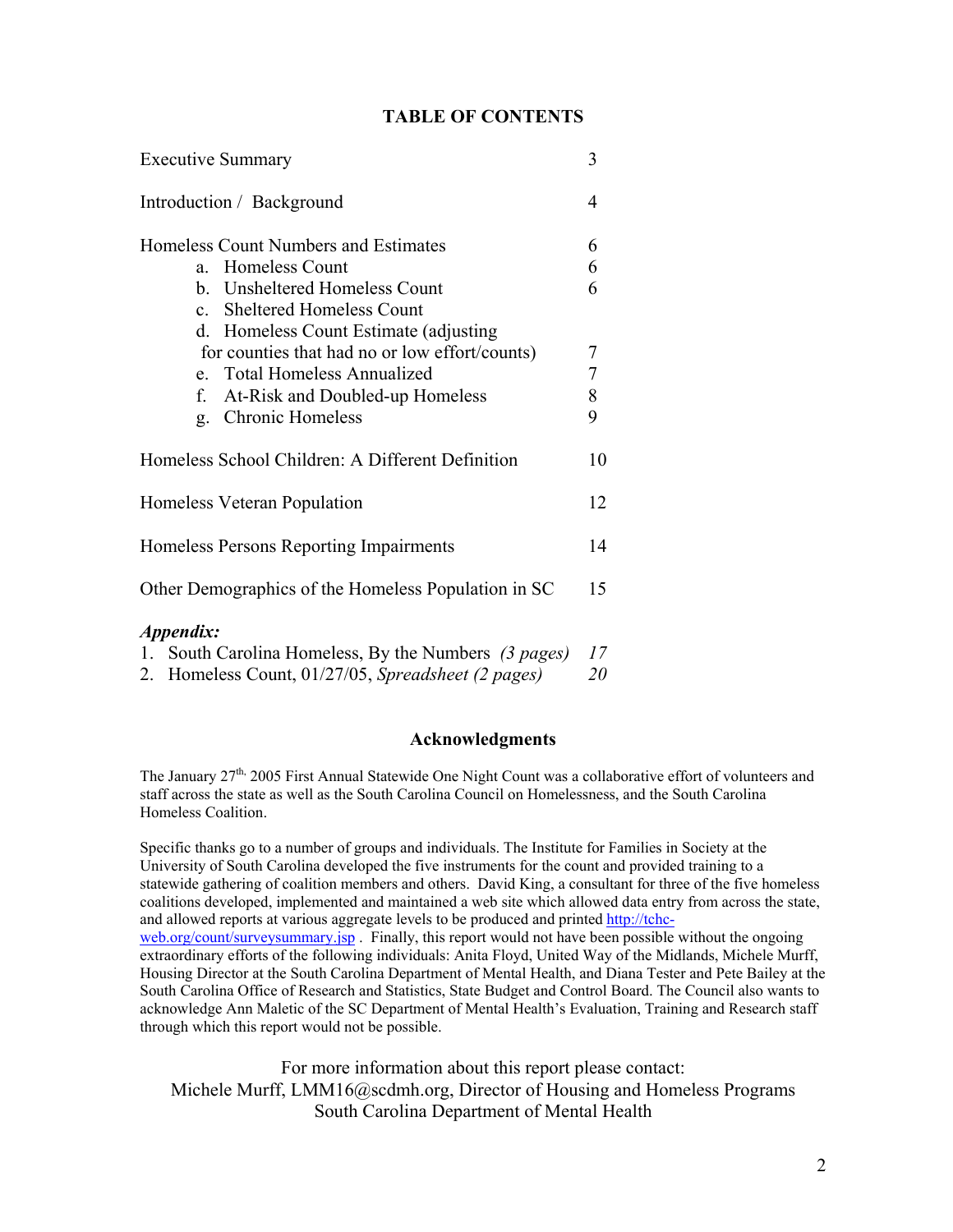### **Executive Summary**

The first statewide Homeless Count occurred in South Carolina on January 27, 2005. Six thousand four hundred eighty one homeless persons (6,481) were counted. (Please note that basic and detailed information is available in Appendix 1 and 2.)

- 46% were in homeless shelters; 56% were staying in unsheltered locations.
- $68\%$  were men; 32 % were women
- 20% were veterans
- $\bullet$  15% were children

Beyond a description of the persons experiencing homelessness in South Carolina, this report estimates some additional parameters of the homeless population:

- Adjusted Homeless Count Estimate
- Annualized Homeless Estimate
- At-risk/ Doubled-up Homeless Estimate
- Chronic Homeless Estimate

This Count effort is built on a long history of advocacy and service to the homeless. Special thanks go to those named in the acknowledgements as well as to the homeless themselves who voluntarily reported information about themselves.

The numbers and estimates in this report are acknowledged to be far from perfect, given the difficulties of limited resources to carry out the count and the very nature of daily survival among the homeless. It is hoped, however, that this information illuminates the stories and needs of those experiencing homelessness so that service providers and the public may better understand and address those needs.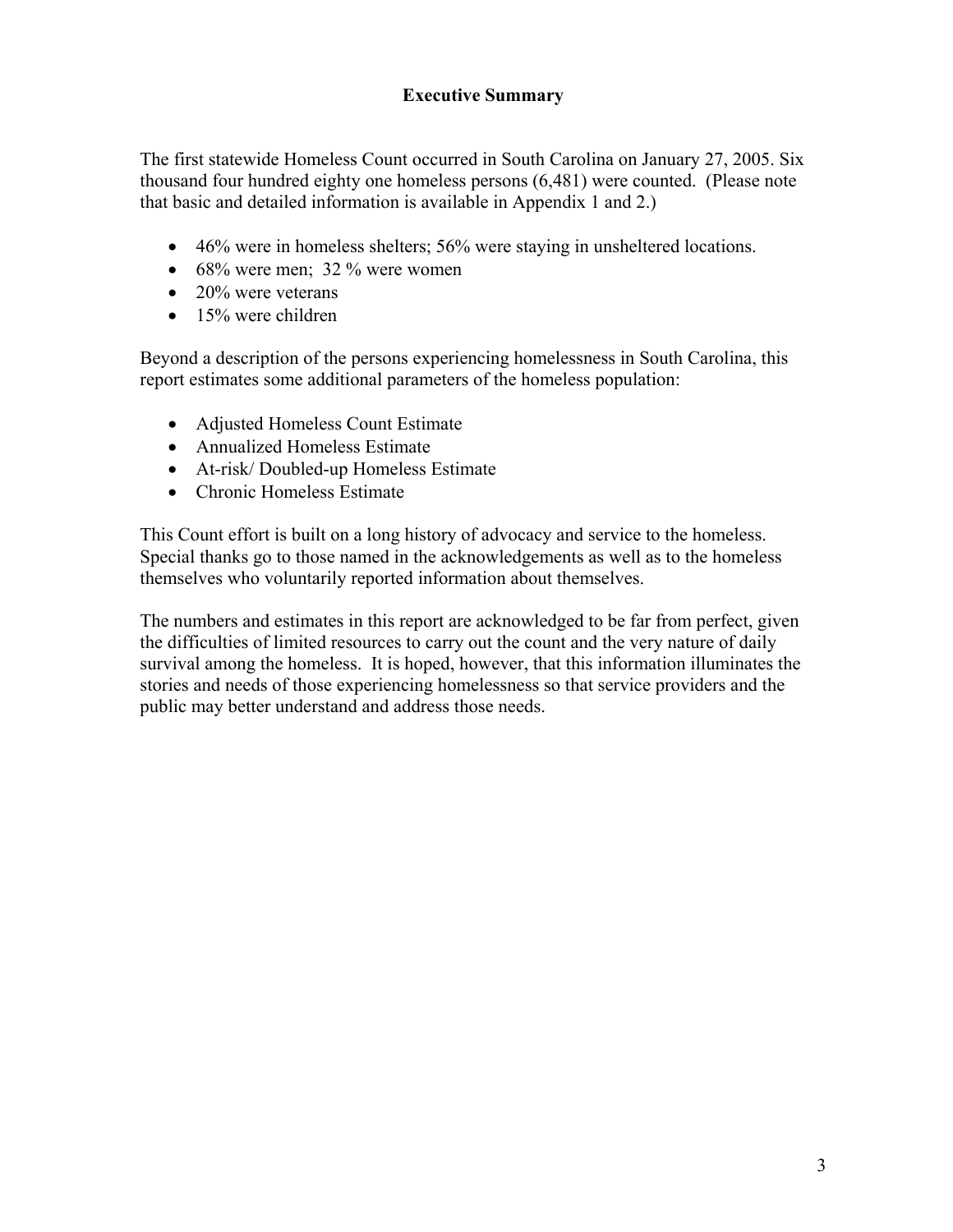### **Introduction**

**Background:** On January 27<sup>th</sup>, 2005, volunteers across South Carolina implemented the first coordinated, statewide count of persons experiencing homelessness. The count was coordinated by an ad hoc committee of representatives from across the state including service providers from different regional coalitions, state agencies and HMIS coordinators. The effort was multi-purposed:

- Produce a statewide, unduplicated count of sheltered homeless persons.
- Count or produce reliable estimates of unsheltered persons experiencing homelessness in the state.
- Develop a profile of the homeless population in South Carolina that provides a better understanding of homelessness than the HUD-required point-in-time count.

The Institute for Families in Societies (IFS) at the University of South Carolina (USC) assisted the committee by developing five instruments for the assessment and providing training on the count methodology. A web site was developed by David King, a consultant and HMIS System Administrator for three of the five coalitions in South Carolina. The web site provided a data entry opportunity for all coalitions as well as continuing reporting of the 2005 count numbers.

The five forms included:

- Form 1: A two-page **Individual Survey** to collect basic demographic and homeless experience information for unsheltered or sheltered homeless adults.
- Form 2: A one-page **Child Survey** for unsheltered or sheltered homeless children and youth for parents to respond when the parent was interviewed.
- Form 3 A one-page **Observation of Unsheltered** form to report individuals observed at unsheltered sites when interviews were not feasible.
- Form 4: **A Provider Survey** to solicit information from shelter providers on the number of homeless at the shelter on the day of the count, as well as additional information.
- Form-5: An **In-depth individual survey** to solicit extensive information about the housing and service experience of people who are homeless. Generally, these surveys were completed at shelters given the estimated one-hour duration of the interview.

The forms, along with a training manual and definitions are available at the following websites: http://ifs.sc.edu/homelessness.asp or, at www.schomeless.org.

*Data Quality:* Much effort was put into the design and implementation of this Count. Unfortunately, the effort, enthusiasm, training and person-power did not permeate every county. Thirty-seven percent (17 of 46) counties reported zero unsheltered homeless, and an additional eleven percent (5 of 46) counties reported less than five unsheltered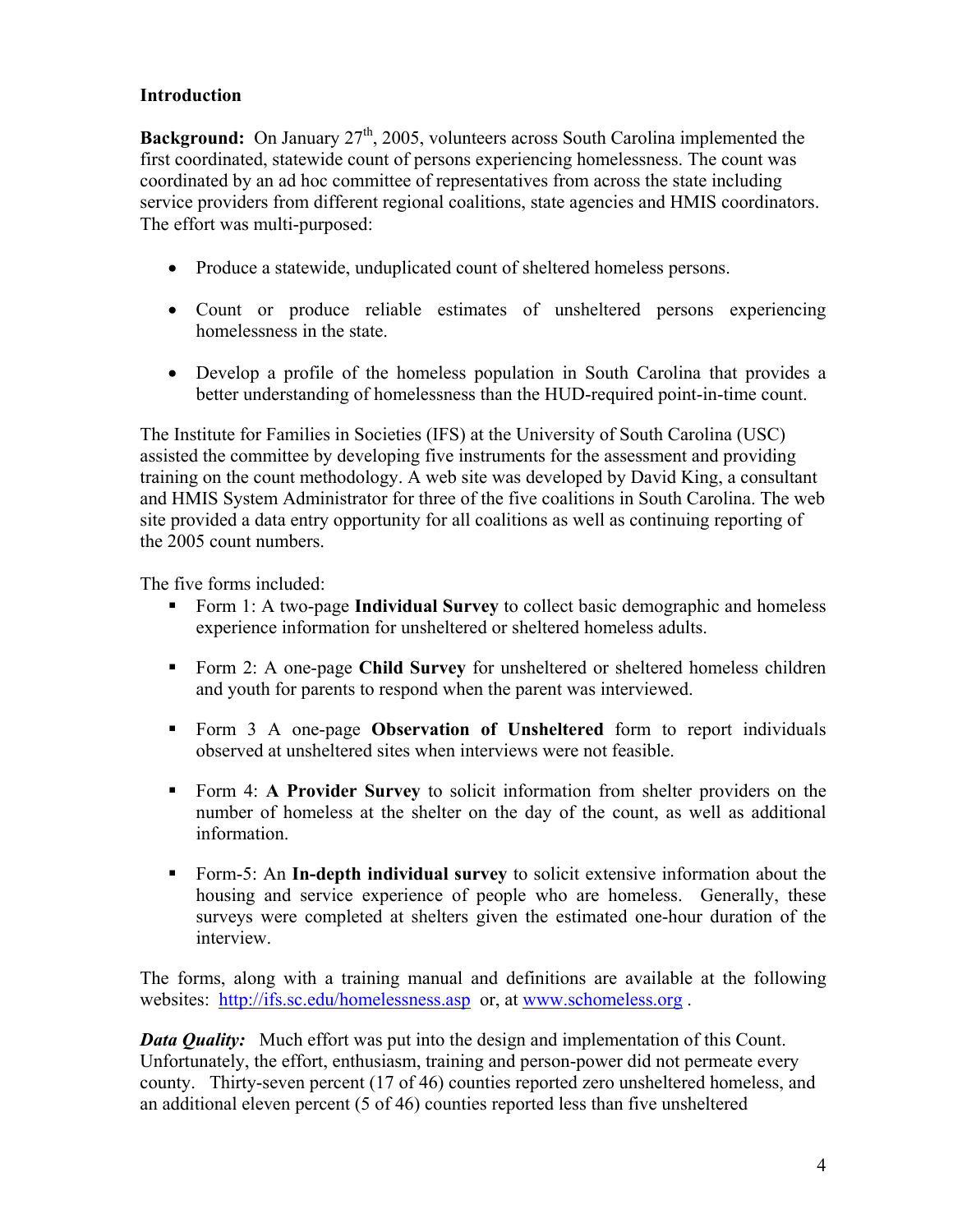homeless. The majority of the counties reporting zero, or less than five unsheltered homeless, reported little or no effort to count the homeless.

Additionally, as a first-time coordinated effort, some of the pieces came together late in the process. It should be celebrated that they did come together well. But there were also some "lessons learned." The most important of the technical lessons were as follows:

- Make sure that none of the item response codes overlap.
- Make sure that the children's forms can be connected to the parents'.
- Make sure that regardless of where people are interviewed on the street or at a homeless facility or in a soup kitchen - that it is clear whether or not the person already has a designated bed (unsheltered or sheltered and which shelter).
- Make sure all of the items in the survey are clear and elicit the information needed (e.g., *Item 3: How long have you been in this circumstance?* "This circumstance" is a vague reference and may mean staying at a particular shelter or it may mean being homeless—two different things).

The lessons learned are important technical concerns, but in the scheme of things and given the collaborative nature of this endeavor, the 2005 Count was carried out remarkably well. Many thanks go to those noted in the acknowledgements, as well as the hundreds of professional staff and volunteers that worked out of a commitment to those they serve. Finally, while homelessness is difficult to measure with 100 percent accuracy, it should be noted that it is more important to work towards ending homelessness than knowing the precise numbers of persons currently experiencing it.

### **Other reports based on the January 2005 Count Data** include, but are not limited to, the following:

A 3-page synopsis of the information on the basic survey form at the statewide and 5 regional levels:

- 1. SC Homelessness 2005 By the Numbers (Statewide results, see Appendix 1)
- 2. Low Country Coalition On Homelessness: SC Homelessness 2005
- 3. Midlands Area Coalition on Homelessness: SC Homelessness 2005
- 4. Pee Dee Coalition on Homelessness: SC Homelessness 2005
- 5. Total Care Coalition: SC Homelessness 2005
- 6. Upstate Homeless Coalition: Homelessness 2005

The following report was based on analysis from the basic interview form (form 1) with some limited information from the other forms.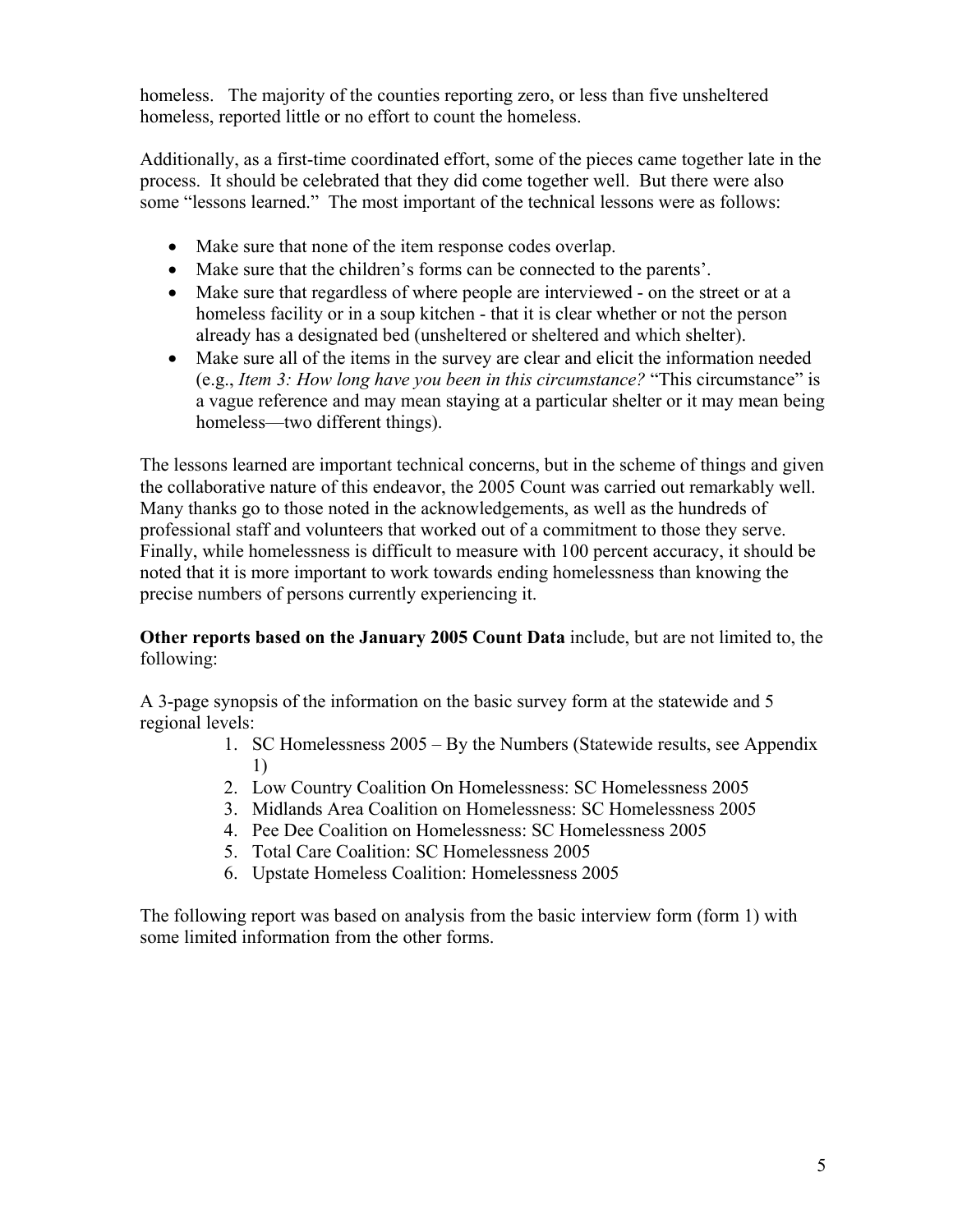### **Homeless Count Numbers and Estimates**

*a. Homeless Count:* On January 27, 2005, there were 6,481 homeless persons counted in South Carolina. This included almost 3,000 homeless persons in homeless shelters and over 3,600 persons in unsheltered locations. (See table below). Of these, 989 were children. Sixty-eight percent are male and 32 percent are female. See Appendix 2 for county and regional numbers of children, adults, sheltered, and unsheltered.

| <b>Table 1: Total SC Homeless Count</b><br>Sheltered and Unsheltered*                                                                                                                                                                                                                                                                                                                                                                                                                        |                                  |        |              |  |
|----------------------------------------------------------------------------------------------------------------------------------------------------------------------------------------------------------------------------------------------------------------------------------------------------------------------------------------------------------------------------------------------------------------------------------------------------------------------------------------------|----------------------------------|--------|--------------|--|
|                                                                                                                                                                                                                                                                                                                                                                                                                                                                                              | Male                             | Female | <b>Total</b> |  |
| 1,158<br>$2,834(44\%)$<br><b>Sheltered</b><br>1,676                                                                                                                                                                                                                                                                                                                                                                                                                                          |                                  |        |              |  |
| <b>Unsheltered</b>                                                                                                                                                                                                                                                                                                                                                                                                                                                                           | 2,721<br>926<br>3,647(56%)       |        |              |  |
| <b>Total</b>                                                                                                                                                                                                                                                                                                                                                                                                                                                                                 | 2,084<br>$6,481(100\%)$<br>4,397 |        |              |  |
| *These numbers reflect the Homeless Count data from January 27, 2005 which was aimed at counting those defined as homeless<br>by HUD. Any persons living with friends or relatives (known as doubled-up) are not reflected in this count. Also not included<br>are those in permanent shelters. Please note: due to the vagaries of volunteer efforts, these numbers reflect, by county, a wide<br>range of effort. Forty percent of counties reported zero or less than 5 homeless persons. |                                  |        |              |  |

*b. Unsheltered Homeless Count:* The unsheltered count consists of a 'moment in time' unduplicated tally of people living 'on the street' in downtown areas across the state, and when known, in outlying areas such as abandoned houses, under bridges and similar structures. The unsheltered homeless go to great lengths to protect themselves from view in their efforts to survive each night. Given this fact, the count is generally considered an undercount. It is intended to foster an understanding of the patterns of survival for some of the people who are homeless.

Information from each of the five regional coalitions was used to develop a rating of the effort, by county, in counting the unsheltered. That rating was used in the following section regarding a Homeless Count Estimate. It should be noted that 22 of the 46 South Carolina counties reported 5 or less unsheltered homeless.

One of the tough issues for a number of coalitions was learning the best way to involve local and county law enforcement in the unsheltered count. In some cases, uniformed police accompanied interviewers on Count Day. Interviewers accompanied by uniformed police found few homeless persons willing to talk with them. In some cases, police and county sheriffs spent time with volunteer interviewers and drove around ahead of the Count Day to places where homeless persons were known to stay. Thus, it may be noted that law enforcement may play a larger role in identifying the 'observed' but difficult to interview homeless rather than those homeless who can be interviewed in public areas. Interviewers in Columbia found that just spending time in public parks and libraries created many opportunities to interview both sheltered and unsheltered homeless persons.

*c. Sheltered Homeless Count:* The 2005 Count of 2,834 sheltered homeless persons included counts from all but a few of the sheltered facilities in South Carolina. This includes those in emergency and transitional shelters. A few of the private shelters chose not to participate. An option was made available to the Coalitions and counties to provide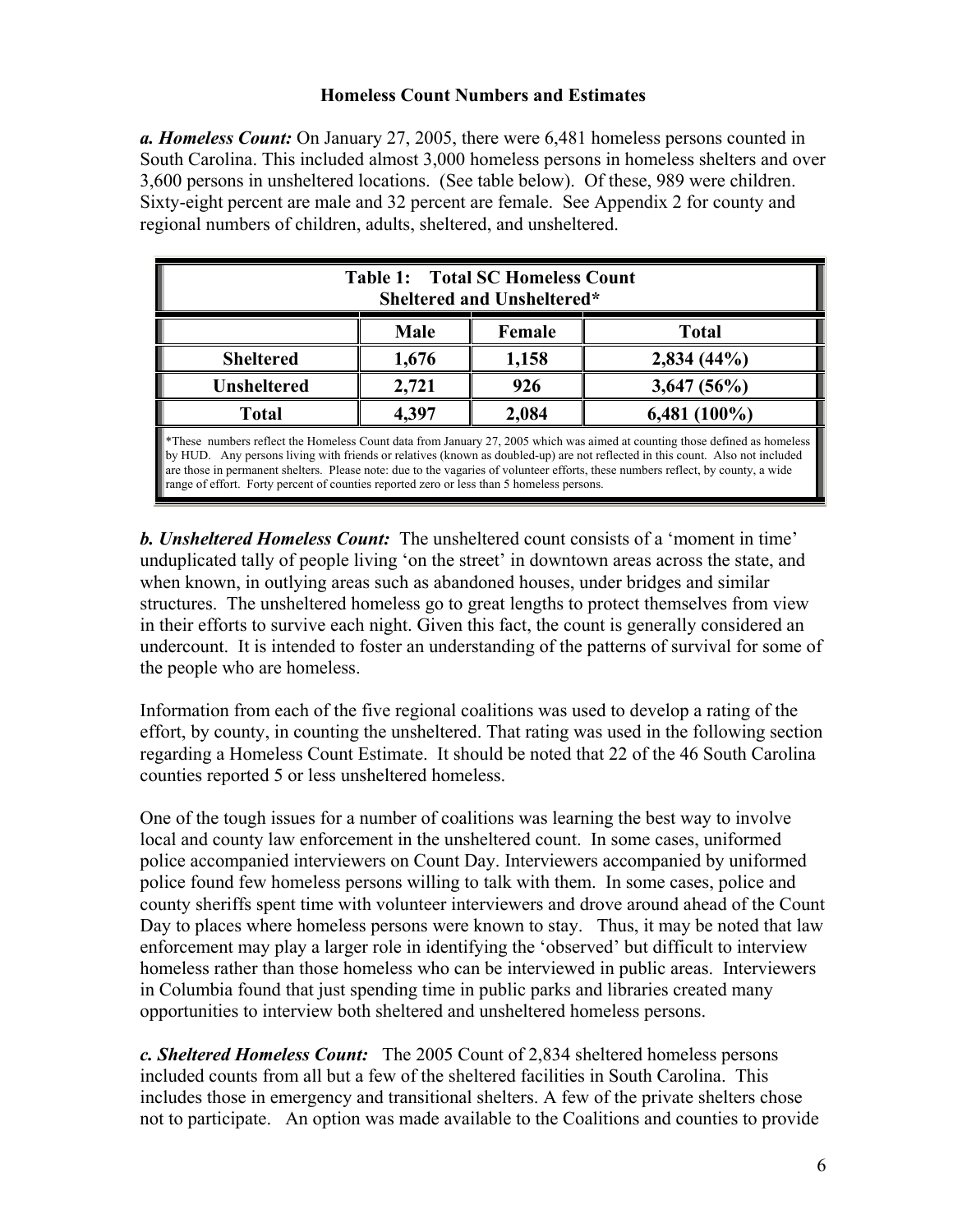that information for those shelters if enough was known about them (number of beds and services offered). In some of the cases that option was followed. An estimate of the facilities and number of beds not included in the Count is not available, but is considered to be very small.

Persons in homeless shelters were possibly counted on both the Provider Survey Form, and with the Individual Survey Form. Any persons included in both surveys were 'adjustedout' of the total count to ensure they were counted only one time.

The Provider Survey component of the count is carried out with the administrative support of the U.S. Housing and Urban Development (HUD) and is compatible with the HMIS system, developed for HUD information. In the future it is expected that the HMIS system may provide the capacity and enrollment information needed for the sheltered count. Currently, the system reflects that the number of shelters and capacity found during the January Count is on-target and generally accurate.

While this total of 6,481 sheltered and unsheltered, is considered valid and documented, many professionals working in the homeless field acknowledge this number as an undercount. It reflects the number of homeless counted on one day when less than adequate resources were available to count in many counties.

This report presents an estimate based on the count that attempts to adjust the shortcomings of the actual homeless count. The Homeless Count Estimate is presented below.

Additionally, when considering the number of homeless in South Carolina, it is often useful to consider the number of persons that are homeless during the year instead of those homeless on the day of the Count. The Total Annualized Homeless estimate is presented below.

*d. Homeless Count Estimate:* A better representation of the homeless count may be an estimated 10,355 rather than the actual count of 6,481. This estimate is based on a methodology - documented in the appendix of this report - and reviewed by a subcommittee, which compensates for the poor Quality of Count in many counties using a 'quality of unsheltered count', population figures, and the actual count numbers (See Appendix 2). The methodology substitutes a defined minimum for those counties that reported minimal or no effort in counting homeless. This number represents what is considered to be a "truer" number of those who would be counted as homeless on the count day if more effort, work or interviewers been available on the day of the count. This number was developed due to the limited effort available for the unsheltered count.

Given there is information on homes that are substandard in the majority of these counties, and persons living in those homes should be counted as homeless, it is expected that increased effort would have brought homeless count numbers well above the estimated 10,355 homeless in South Carolina.

*d. Total Annualized Homeless:* The Annualized Homeless estimate for South Carolina in 2005 is 32,335 homeless persons. The Homeless Count of 6,481 is based on a count of the homeless on one particular day. The Annualized Homeless estimate uses the actual count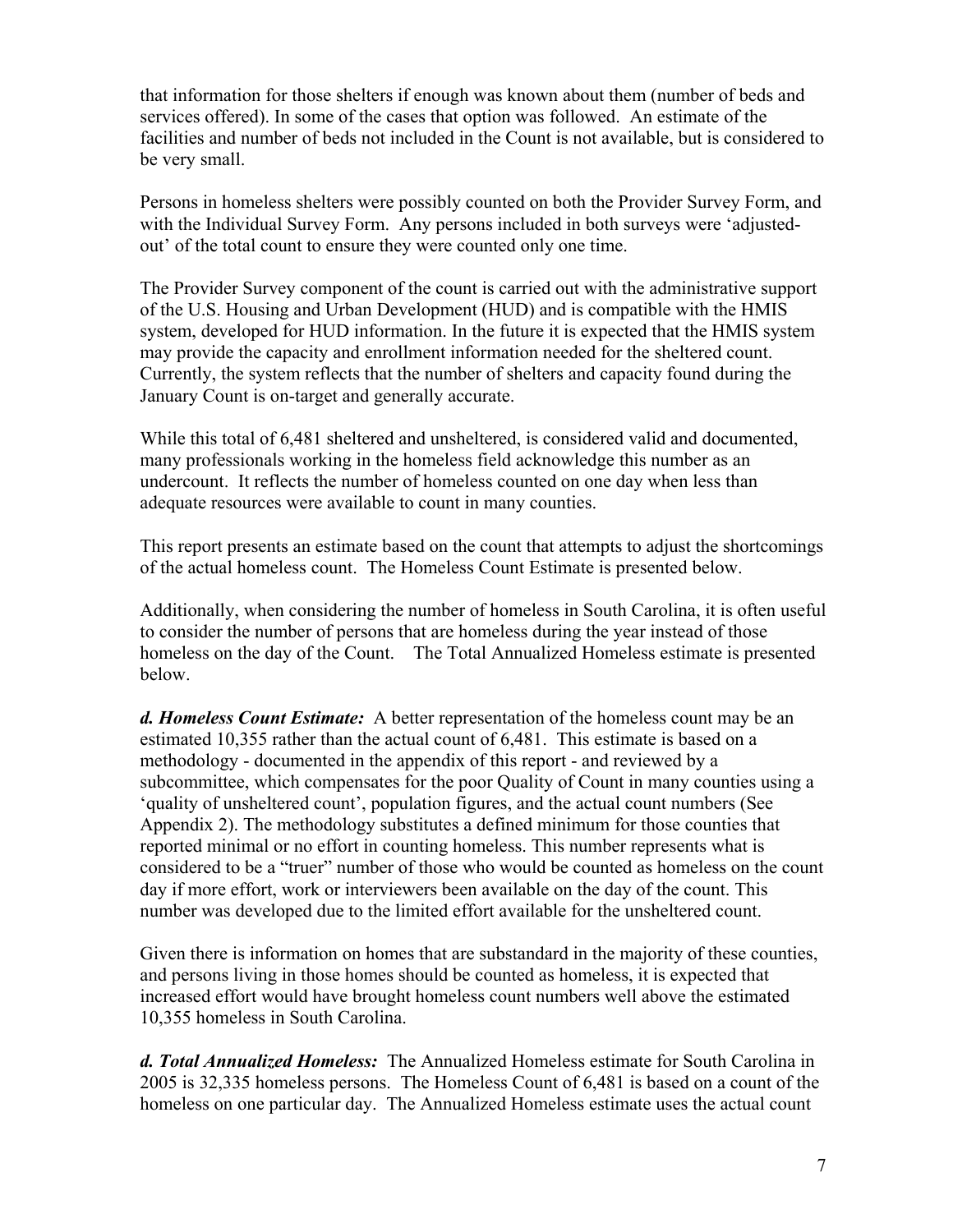from the one-day event, and given the length of homelessness and stay of those interviewed, estimates the number of different people that are homeless during the year. The estimate is based on how quickly persons cycle in and out of homeless shelters and unsheltered locations.

This Annualized estimate is broken down by county and region in Appendix 2. Clearly, this annualized estimate would be higher if the 10,355 estimated number of homeless was used instead of the 6,481 actual count total.

*e. 'Doubled-Up and At-Risk Homeless:* The Count does not include persons in 'doubledup' or 'couch-surfing' situations. Persons in "doubled-up" situations are typically considered to be persons that live temporarily with someone willing to let them sleep on a couch or floor. If the Count had included persons in 'doubled-up' situations the number would have been much higher; however, it would have been necessary to knock on every door to find this information.

The count does not include the thousands of people throughout South Carolina who are living in substandard housing, or in trailers without running water or electricity, especially in the more rural areas of the county. Within cities and small rural towns there are many families that are secretly doubled or tripled up on a permanent basis in one unit, or are paying for motel rooms on a daily or weekly basis, hoping to somehow save enough money for a permanent place of their own. There are numerous apartment complexes in the Columbia area where it is clear that there are extended immigrant families and very little English spoken.

One indicator of the number of persons in doubled-up situations is the difference between the number of homeless children in the Count (989) versus the number of children counted as homeless (6,139) by the schools. The schools, by law, utilize the McKinney-Vento Homeless Assistance Act definition which includes 'doubled-up' children. Using the ratio of 989 to 6139, there are more than six times as many children considered homeless when the 'doubled-up' are included. Applying that ratio to the count number (all ages) means there would be 40,247 rather than the 6,481 count. It is not known if the 40,247 is considered to be an accurate representation of the homeless including the 'doubled-up' in South Carolina.

When using rules of thumb that have been developed and used in recent years, some estimates indicate over 100,000 South Carolinians are at-risk of homelessness (based on poverty figures in SC). Wilder Research Center, well known for their study of the homeless in Minnesota, estimates that 10% of poor households and 4% of non-poor had friends or family staying with them because of unaffordable housing. If similar percentages of doubled-up households exist in South Carolina, then there would be almost 224,000 persons in South Carolina in doubled-up situations (see Appendix, Column S).

It is important to note that many of the At-Risk Homeless seek many of the same services as do the homeless: food stamps, soup kitchens, job assistance, clothing, medical treatment, mental health care and food bank/food subsidies. The At-Risk Homeless are generally considered to be those persons who but for a lost pay-check or broken down car would find themselves within the ranks of the homeless, or doubled-up.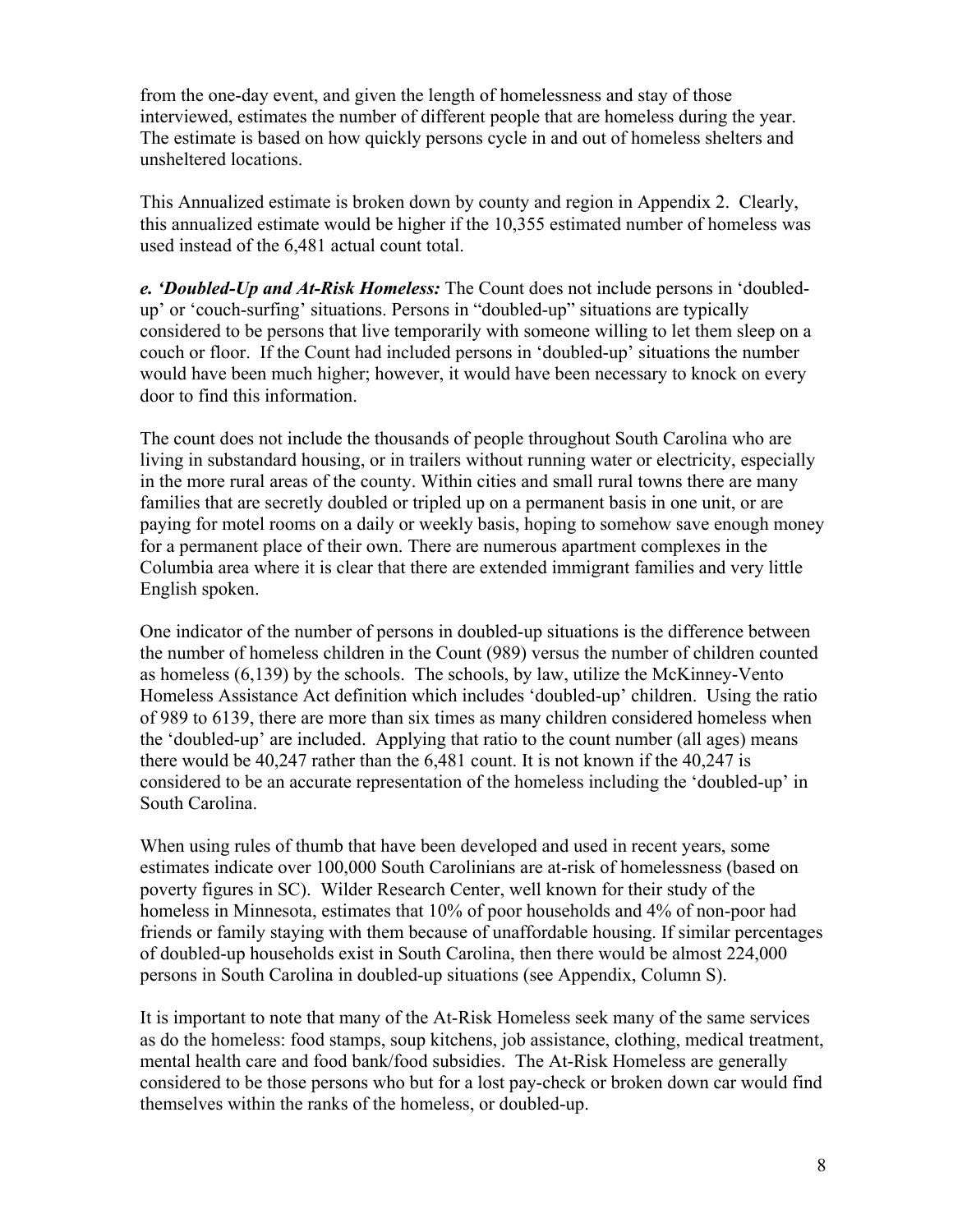*f. Chronic Homelessness:* Chronic Homelessness, as defined by HUD, is a subset of the total count. It is a fairly strenuous definition that requires chronic homeless adults to 1) be homeless more than a year or homeless more than 4 times in three years, 2) not be a part of a family group and 3) have a disability.

Based on the survey of a one-third sample of the homeless counted, the total chronic homeless number in South Carolina is estimated 2,207 (31% of 6,481). This percentage is based on participant responses to "have you been homeless four or more times in the past 3 years" and questions regarding whether they were homeless more than a year, or are with one or more family members, or have received Mental health services, alcohol and drug services or have any mental, physical or other impairment. This number is made up of 29% of those in shelters and 38% of those unsheltered. This estimate is probably low due to data difficulties related to the analysis being able to consider those who have been homeless more than a year.

| Table 2: Total Chronic Homeless in SC<br>As of January 2005 Count                                                                                                            |                                  |  |  |
|------------------------------------------------------------------------------------------------------------------------------------------------------------------------------|----------------------------------|--|--|
| Sheltered                                                                                                                                                                    | (29% of total sheltered)<br>822  |  |  |
| Unsheltered                                                                                                                                                                  | 1,385 (38% of total unsheltered) |  |  |
| Total                                                                                                                                                                        | 2,207 (31% of Total Homeless)    |  |  |
| Chronic Homeless as defined by HUD are persons that are homeless for more than a year or more<br>than 4 times in 3 years, not in a family group and with a noted disability. |                                  |  |  |

One of the assumptions underlying the estimate is that the homeless we interviewed represent all homeless. It is possible that those homeless we interviewed are 'better-off' and 'less-chronically homeless' than those we did not interview. Therefore, these chronic estimates may be understated.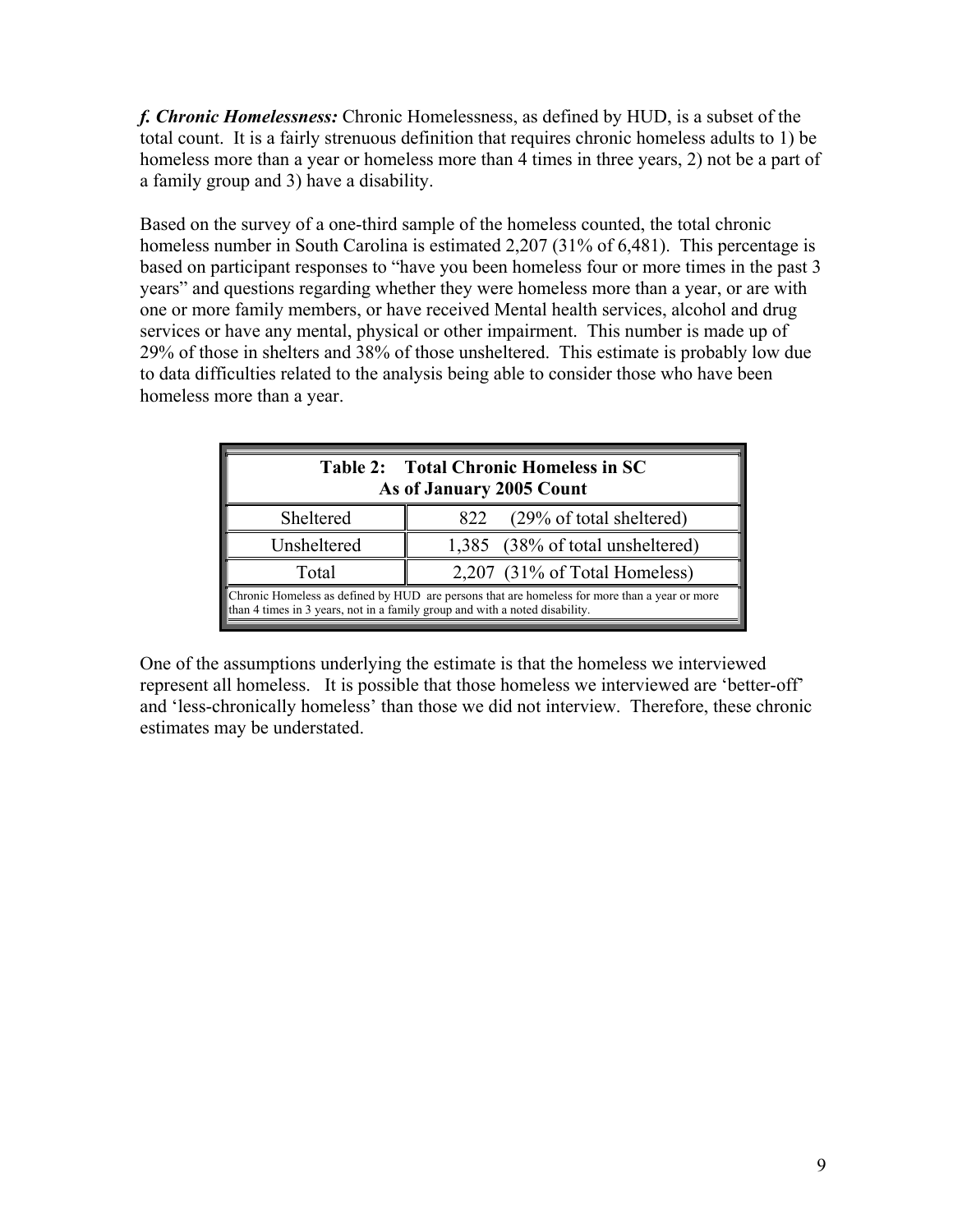### **Homeless School Children in SC: A Different Definition than the Count**

The number of Homeless School Children determined by the S.C. Department of Education, using the broader homeless definition from the McKinney-Vento Homeless Assistance Act is 6,139 for School Year 2003-2004. The numbers of Homeless School Children, by school district, are shown in the following chart and were provided by the SC Department of Education.

The homeless school children definition includes those children who lack a fixed, regular and adequate night time residence, those living in doubled-up situations, those living in shelters, in temporary residences, and in public or private places not designed for sleeping accommodations for human beings. Additional information on the homeless school children definition and the McKinney-Vento Homeless Assistance Act can be found at: http://www.myscschools.com/offices/ssys/youth\_services/mckinney/page1130.cfm .

The number of South Carolina Homeless School Children (6,139) is 6.2 times higher than the number of children found in the 2005 Count (989). This is due, in large part, to the differing homeless definitions between the January 2005 Homelessness Count and the Homeless School Children /McKinney-Vento.

Children and youth identified as homeless by State Departments of Education in FY2000 were found to live in shelters (35%), doubled-up with family or friends (34%) and in motels and other locations (23%) (*Education for Homeless Children and Youth Program, Report to Congress*, FY 2000). This information and other information about the barriers to education facing homeless children (transportation, documentation, identification, immunizations, lower enrollments, etc) are found in the Report to Congress and at http://www.nationalhomeless.org/facts/education.html.

The 989 children counted in the Homeless Count represent 15% of the total homeless population counted. While definitional problems and time studied issues do matter, it is interesting to note that a study done by the Urban Institute approximated that 1.35 of the 3.5 million (38.6%) they estimated as homeless during a given year, were children. Additionally, a 2001 US Conference of Mayors' survey of homelessness in 27 cities found that children under the age of 18 made up 25.3% of the urban homeless population (report found at:

http://www.usmayors.org/uscm/news/press\_releases/documents/hunger\_121101.asp ). Thus, the proportion of South Carolina children found in the 2005 Count (15%) is low in comparison.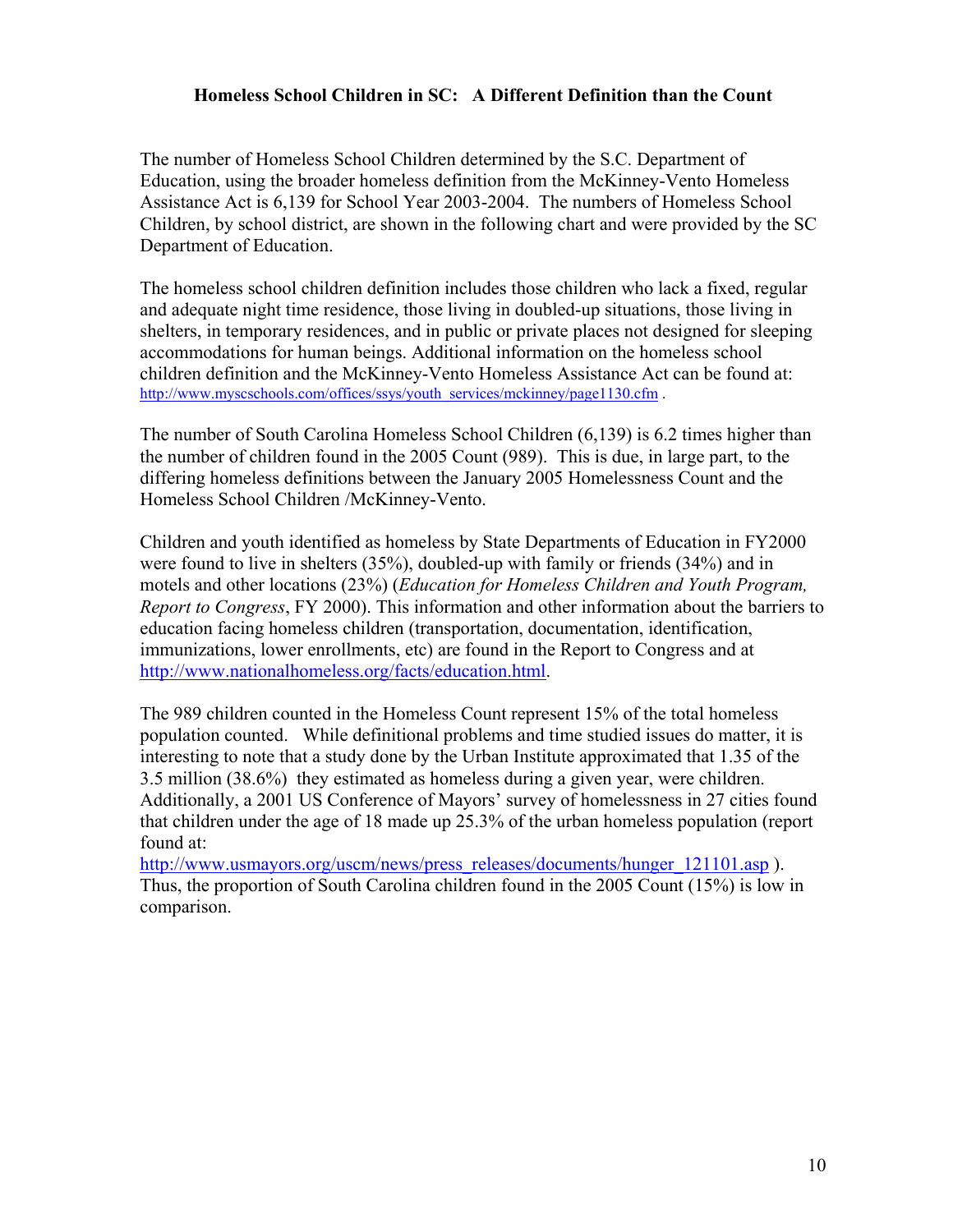| Table 3: South Carolina School Children Defined as Homeless<br>Using the Stewart B. McKinney Homeless Assistance Act* |                  |                                               |                  |               |                  |
|-----------------------------------------------------------------------------------------------------------------------|------------------|-----------------------------------------------|------------------|---------------|------------------|
|                                                                                                                       |                  | School Year 2003-2004, Pre-school to grade 12 |                  |               |                  |
|                                                                                                                       |                  | South Carolina Total= 6,139*                  |                  |               |                  |
| Abbeville                                                                                                             | $\mathbf{0}$     | Dorchester 2                                  | 101              | Marion 1      | 61               |
| Aiken                                                                                                                 | 223              | Dorchester 4                                  | 18               | Marion 2      | $\boldsymbol{0}$ |
| Allendale                                                                                                             | 364              | Edgefield                                     | $\boldsymbol{0}$ | Marion 7      | $\boldsymbol{0}$ |
| Anderson 1                                                                                                            | 246              | Fairfield                                     | $\overline{7}$   | Marlboro      | $\mathbf{0}$     |
| Anderson 2                                                                                                            | $\boldsymbol{0}$ | Florence 1                                    | 74               | McCormick     | $\boldsymbol{0}$ |
| Anderson 3                                                                                                            | $\boldsymbol{0}$ | Florence 2                                    | $\boldsymbol{0}$ | Newberry      | $\boldsymbol{7}$ |
| Anderson 4                                                                                                            | 12               | Florence 3                                    | $\boldsymbol{0}$ | Oconee        | $\boldsymbol{0}$ |
| Anderson 5                                                                                                            | 69               | Florence 4                                    | $\overline{2}$   | Orangeburg 3  | $\boldsymbol{0}$ |
| Bamberg 1                                                                                                             | $\boldsymbol{0}$ | Florence 5                                    | $\boldsymbol{0}$ | Orangeburg 4  | $\mathbf{0}$     |
| Bamberg 2                                                                                                             | 9                | Georgetown                                    | $\overline{2}$   | Orangeburg 5  | $\overline{2}$   |
| Barnwell 19                                                                                                           | $\boldsymbol{0}$ | Greenville                                    | 84               | Pickens       | 1635             |
| Barnwell 29                                                                                                           | $\boldsymbol{0}$ | Greenwood 50                                  | 291              | Richland 1    | 982              |
| Barnwell 45                                                                                                           | $\boldsymbol{0}$ | Greenwood 51                                  | 36               | Richland 2    | 5                |
| <b>Beaufort</b>                                                                                                       | $\overline{2}$   | Greenwood 52                                  | $\mathbf{0}$     | Saluda        | $\boldsymbol{0}$ |
| Berkeley                                                                                                              | 141              | Hampton 1                                     | $\mathbf{0}$     | Spartanburg 1 | $\mathbf{0}$     |
| Calhoun                                                                                                               | $\boldsymbol{0}$ | Hampton 2                                     | $\overline{4}$   | Spartanburg 2 | $\mathbf{0}$     |
| Charleston                                                                                                            | 575              | Horry                                         | Not Rprtd        | Spartanburg 3 | $\boldsymbol{0}$ |
| Cherokee                                                                                                              | 25               | Jasper                                        | 9                | Spartanburg 4 | $\boldsymbol{0}$ |
| Chester                                                                                                               | $\boldsymbol{0}$ | Kershaw                                       | 84               | Spartanburg 5 | $\boldsymbol{0}$ |
| Chesterfield                                                                                                          | 14               | Lancaster                                     | $\overline{0}$   | Spartanburg 6 | $\overline{4}$   |
| Clarendon 1                                                                                                           | $\mathbf{0}$     | Laurens 55                                    | $\overline{7}$   | Spartanburg 7 | $\overline{45}$  |
| Clarendon 2                                                                                                           | $\boldsymbol{0}$ | Laurens 56                                    | $\boldsymbol{0}$ | Sumter 2      | 206              |
| Clarendon 3                                                                                                           | $\mathbf{0}$     | Lee                                           | 8                | Sumter 17     | 693              |
| Colleton                                                                                                              | $\overline{4}$   | Lexington 1                                   | 9                | Union         | $\overline{2}$   |
| Darlington                                                                                                            | 8                | Lexington 2                                   | $\overline{2}$   | Williamsburg  | $\mathbf{0}$     |
| Dillon 1                                                                                                              | $\mathbf{0}$     | Lexington 3                                   | $\overline{0}$   | York 1        | $\mathbf{0}$     |
| Dillon <sub>2</sub>                                                                                                   | $\boldsymbol{0}$ | Lexington 4                                   | $\mathbf{0}$     | York 2        | $\overline{4}$   |
| Dillon 3                                                                                                              | $\boldsymbol{0}$ | Lexington 5                                   | 10               | York 3        | 32               |
|                                                                                                                       |                  |                                               |                  | York 4        | 1                |
| See http://www.myscschools.com/offices/ssys/youth_services/mckinney/page1130.cfm for a more detailed                  |                  |                                               |                  |               |                  |

definition.

 $\Gamma$ 

\*The total number of students reported homeless for school year 2003-2004 by the South Carolina Department of Education is 6,139. The numbers above, reported by SCDOE add to 6,119. At the Federal level, school year 2003-2004 was the first year homeless school children were recorded and the US DOE has a total of 5,805 homeless school children which does not include preschool. The numbers for School year 2004-2005 are expected to be available in October 2005 from the SC DOE, Brenda Myers, 803-734- 3215, bmyers@scdoes.state.sc.us

ו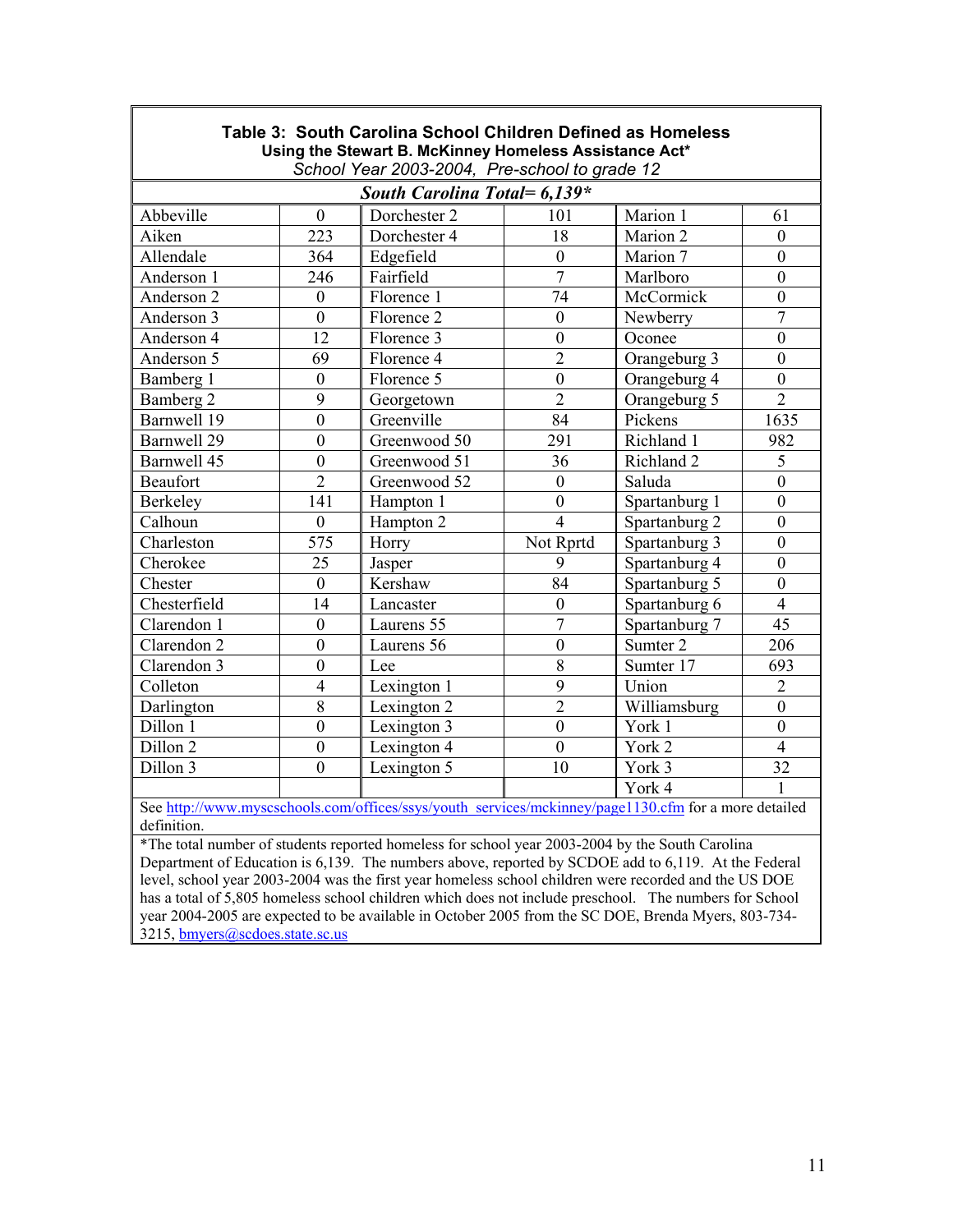### **Homeless Veterans**

**Number of Homeless Veterans in Count**: When asked, "Are you a veteran?," 20 percent of those interviewed from a sample of homeless persons said yes (393 of 1,972). Veterans made up 21% of the sheltered homeless and 19% of the unsheltered homeless. Five percent (21 of 393) of the veterans were female, thus it is estimated that there are 58 female homeless veterans in South Carolina. The table below shows how these percentages are applied to the total number of adults in the count to estimate a total of 1,086 homeless veterans in South Carolina.

The National Coalition for Homeless Veterans estimates that approximately 33% of homeless men are veterans. Additionally, they estimate that veterans comprise only 23% of the general adult male population (website, 2003, www.nchv.org). South Carolina has an active homeless veteran program which may help to account for perhaps a lower than expected percentage of homeless veterans. Also, the calculations herein are based on the total homeless population, not just the men. Clearly, more research is needed on this important topic to truly understand whether the numbers from the Homeless Count is representative of the Homeless Veterans population in South Carolina.

| <b>Table 4: Estimated Number of Homeless Veterans Based</b><br>on the January 2005 Homeless Count       |               |         |                   |                           |
|---------------------------------------------------------------------------------------------------------|---------------|---------|-------------------|---------------------------|
| <b>Homeless Veterans</b><br><b>Interviewed</b><br><b>Number of Adults</b><br><b>Estimated Number of</b> |               |         |                   |                           |
|                                                                                                         | <b>Number</b> | Percent | in Homeless Count | <b>Veterans Statewide</b> |
| Sheltered                                                                                               | 199           | 21.4%   | 2,309             | 494                       |
| Unsheltered                                                                                             | 194           | 18.6%   | 3,182             | 592                       |
| Total                                                                                                   | 393           | 19.9%   | 5,491             | 1,086                     |
| Female                                                                                                  | 21            | 5.3%    | $(1,086$ Vets)    | (58 Female Vets)          |

**Homeless Veterans with One or More Impairments:** Over 36% of the veterans interviewed reported that they had a mental, physical or other impairment that limits them. A similar percent reported they had a mental health problem for which they have received care in the past. An even higher percent (56%) reported having received care for an alcohol or drug problem. Twenty-two percent report having received care for both mental health and alcohol and drug problems (See Table 5 below).

**Veteran versus non-veteran Impairment**: In response to Question 19: "Do you have a mental, physical or other impairment that limits you?," veterans answered "yes" in slightly higher percentages than the non-veteran population (36.5 percent veterans vs. 32 percent non-veteran population).

**Sheltered veterans versus unsheltered veterans:** Sheltered veterans reported slightly higher rates of impairment than unsheltered veterans (38.5% versus 34.9%). The table below, indicates a total of 397 estimated homeless veterans with mental or physical impairments.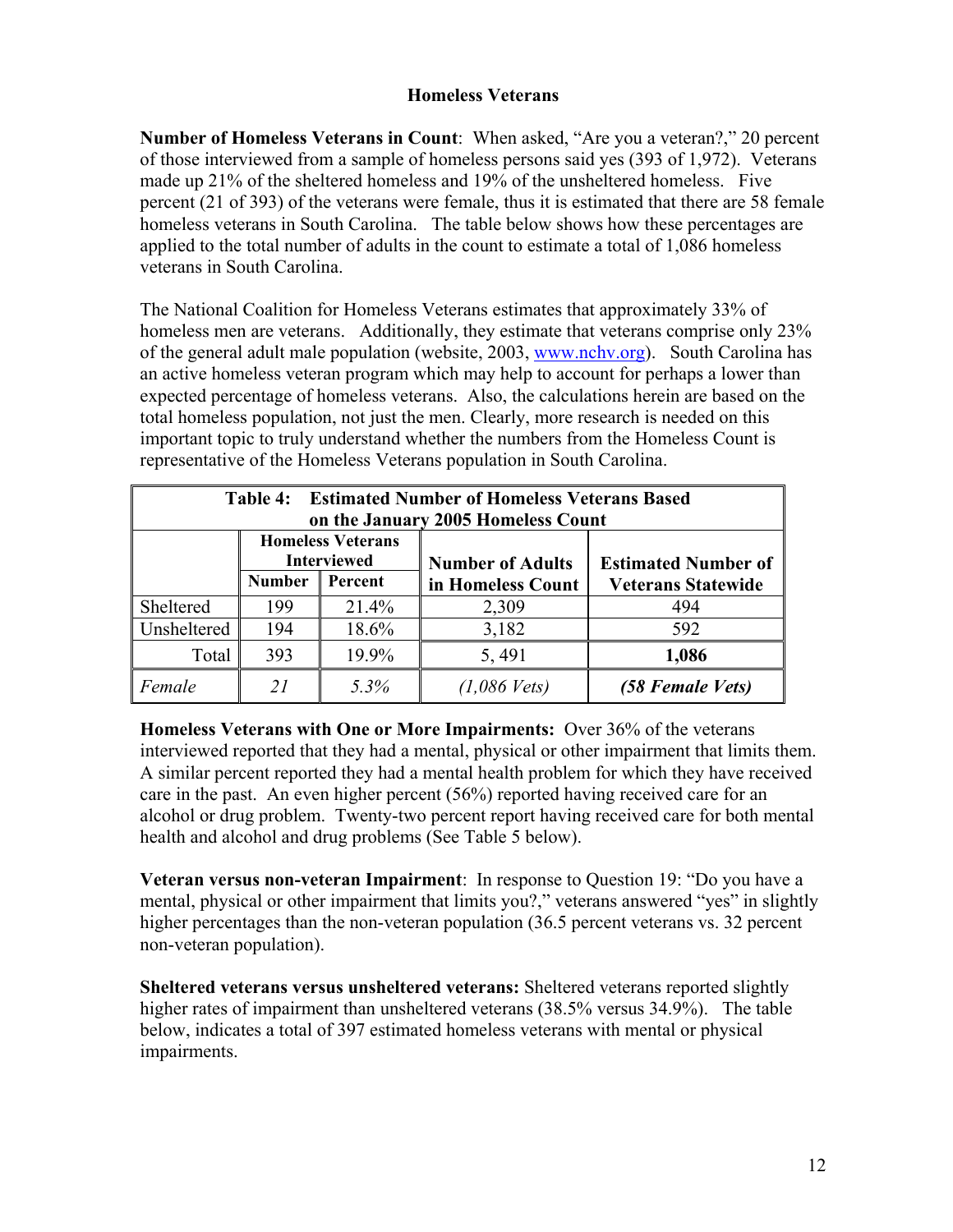| <b>Table 5: Homeless Veterans with One or More Impairments:</b>                                                                           |                                                                         |          |                                                           |  |
|-------------------------------------------------------------------------------------------------------------------------------------------|-------------------------------------------------------------------------|----------|-----------------------------------------------------------|--|
| <b>Homeless Vets</b><br>reporting                                                                                                         | <b>Interviewed Homeless Veterans</b><br>answering 'yes' to Impairments* |          | <b>Estimated Number of</b><br><b>Homeless SC Veterans</b> |  |
|                                                                                                                                           | <b>Number</b>                                                           | Percent  |                                                           |  |
| Physical or Mental Imp.                                                                                                                   | 141 of 386                                                              | 36.5%    | 396                                                       |  |
| <b>Mental Illness (MI)</b>                                                                                                                | 138 of 389                                                              | 35.5%    | 385                                                       |  |
| Alcohol &Drug (A&D)                                                                                                                       | 218 of 390                                                              | 55.9%    | 607                                                       |  |
| <b>IMP</b><br>$\&$ MI                                                                                                                     | 83 of 383                                                               | 21.7%    | 236                                                       |  |
| <b>IMP</b><br>&A&D                                                                                                                        | 91 of 384                                                               | 23.7%    | 257                                                       |  |
| MI<br>&A&D                                                                                                                                | 101 of 388                                                              | $26.0\%$ | 282                                                       |  |
| IMP, MI, and A&D                                                                                                                          | 61 of 382                                                               | $16.0\%$ | 61                                                        |  |
| * Number of Homeless Veterans (1,086) was multiplied by the percent to get the<br>estimated number in the SC veteran homeless population. |                                                                         |          |                                                           |  |

| Table 6: Sheltered versus Unsheltered Homeless Veterans with<br><b>Physical or Mental Impairment</b><br><b>Based on the January 2005 Homeless Count</b> |                    |       |  |  |
|---------------------------------------------------------------------------------------------------------------------------------------------------------|--------------------|-------|--|--|
| Interviewed Homeless Veterans answering 'yes' to<br>physical or mental impairment                                                                       |                    |       |  |  |
|                                                                                                                                                         | Number<br>Percent  |       |  |  |
| Sheltered                                                                                                                                               | 74 of 194          | 38.5% |  |  |
| Unsheltered                                                                                                                                             | 67 of 192<br>34.9% |       |  |  |
| Total                                                                                                                                                   | 141 of 386         | 36.7% |  |  |

**Veterans with Mental Health Problems:** In response to Question 20, "Have you ever received care because of nervousness, depression, or mental health problems?," veterans answered "yes" in slightly lower percentages than did the non-veteran population (18.3 percent veterans vs. 21.7 percent non-veteran population). Those veterans in shelters answered yes slightly more often than those unsheltered (40 percent vs. 31 percent).

**Veterans with Alcohol and Drug Problems:** Veterans answered "yes" in higher percentages than did the overall population to Question 21 "Have you ever been treated for an alcohol or drug problem?" (56% veterans versus 44% overall population). Those veterans in shelters answered yes more often than those unsheltered (70% versus 42%).

| <b>Table 7: Homeless Veterans with Alcohol and Drug Problems</b><br><b>Based on the January 2005 Homeless Count</b> |                    |         |  |
|---------------------------------------------------------------------------------------------------------------------|--------------------|---------|--|
|                                                                                                                     |                    |         |  |
|                                                                                                                     | Number and Percent | Percent |  |
| Interviewed                                                                                                         |                    |         |  |
| Sheltered                                                                                                           | 138 of 198         | 70%     |  |
| Unsheltered                                                                                                         | 80 of 192          | 42%     |  |
| Total                                                                                                               | 218 of 390         | 56%     |  |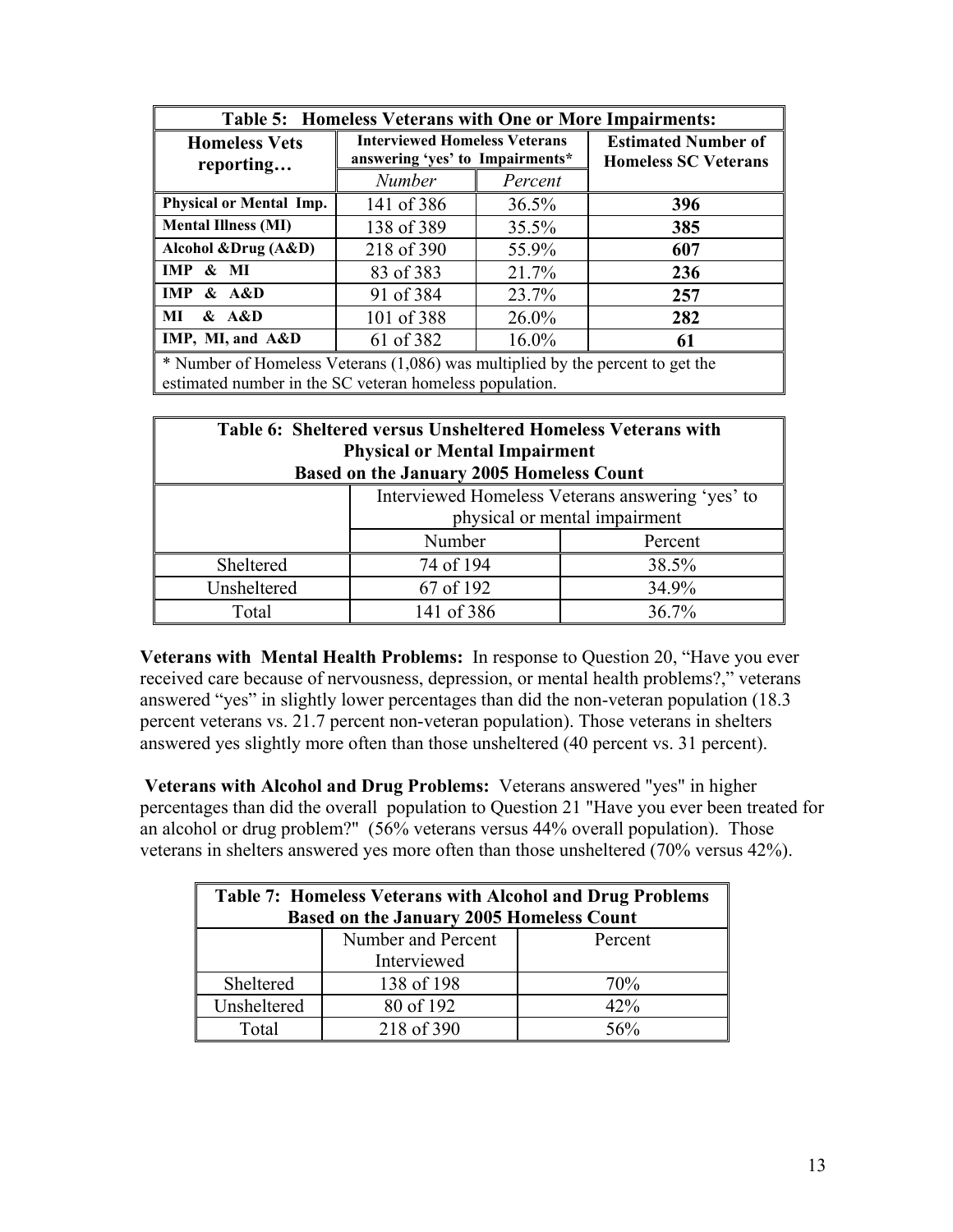### **Homeless Persons Reporting any Impairment**

Fairly high rates of impairment were found among the homeless surveyed. All information is self-reported. Specifically, participants were asked the following questions:

- "Do you have a mental, physical or other impairment that limits you?" (item 19)
- "Have you ever received care because of nervousness, depression, or mental health problems?" (item 20)
- "Have you ever been treated for an Alcohol or drug problem?" (item 21), and,
- "Have you ever been told by a professional that you are HIV positive or have AIDS?" (item 22)

Please note that the AIDS question will be analyzed separately from the others.

**Mental Health impairment:** It is interesting to note that 39.6 percent of the homeless reported they had "received care because of nervousness, depression or mental health problems". This is a higher rate than the approximate one-third that has been estimated nationally by the Center for Mental Health Services of the Substance Abuse and Mental Health Services Administration within the US Department of Health and Human Services (*Mental Health and Homelessness: A Guide for Mental Health Planning and Advisory Councils*, undated).

| <b>Table 8: Homeless with One or More Impairments</b>                                                                                |                                |                   |                 |
|--------------------------------------------------------------------------------------------------------------------------------------|--------------------------------|-------------------|-----------------|
| <b>Homeless</b>                                                                                                                      | <b>Interviewed Homeless</b>    | <b>Estimated</b>  |                 |
| reporting                                                                                                                            | answering 'yes' to one or More | Number in         |                 |
|                                                                                                                                      |                                | of the following* | <b>Homeless</b> |
|                                                                                                                                      | <b>Number</b>                  | Percent           | Count           |
| <b>Physical or Mental</b>                                                                                                            | 644 of 1948                    | 33.1              | 2,145           |
| Impairment (IMP)                                                                                                                     |                                |                   |                 |
| <b>Mental Health (MI)</b>                                                                                                            | 769 of 1943                    | 39.6              | 2,566           |
| Alcohol &Drug (A&D)                                                                                                                  | 867 of 1958<br>44.3            |                   | 2,871           |
| IMP & MI                                                                                                                             | 439 of 1910                    | 23.0              | 1,491           |
| <b>IMP &amp; <math>A\&amp;D</math></b>                                                                                               | 329 of 1920                    | 17.1              | 1,108           |
| MI & A&D                                                                                                                             | 445 of 1928                    | 23.1              | 1,497           |
| <b>All Three</b>                                                                                                                     | 248 of 1899<br>13.1            |                   | 849             |
| * The Number of Homeless (6,481) was multiplied by the percent to get the<br>estimated number in the SC veteran homeless population. |                                |                   |                 |
|                                                                                                                                      |                                |                   |                 |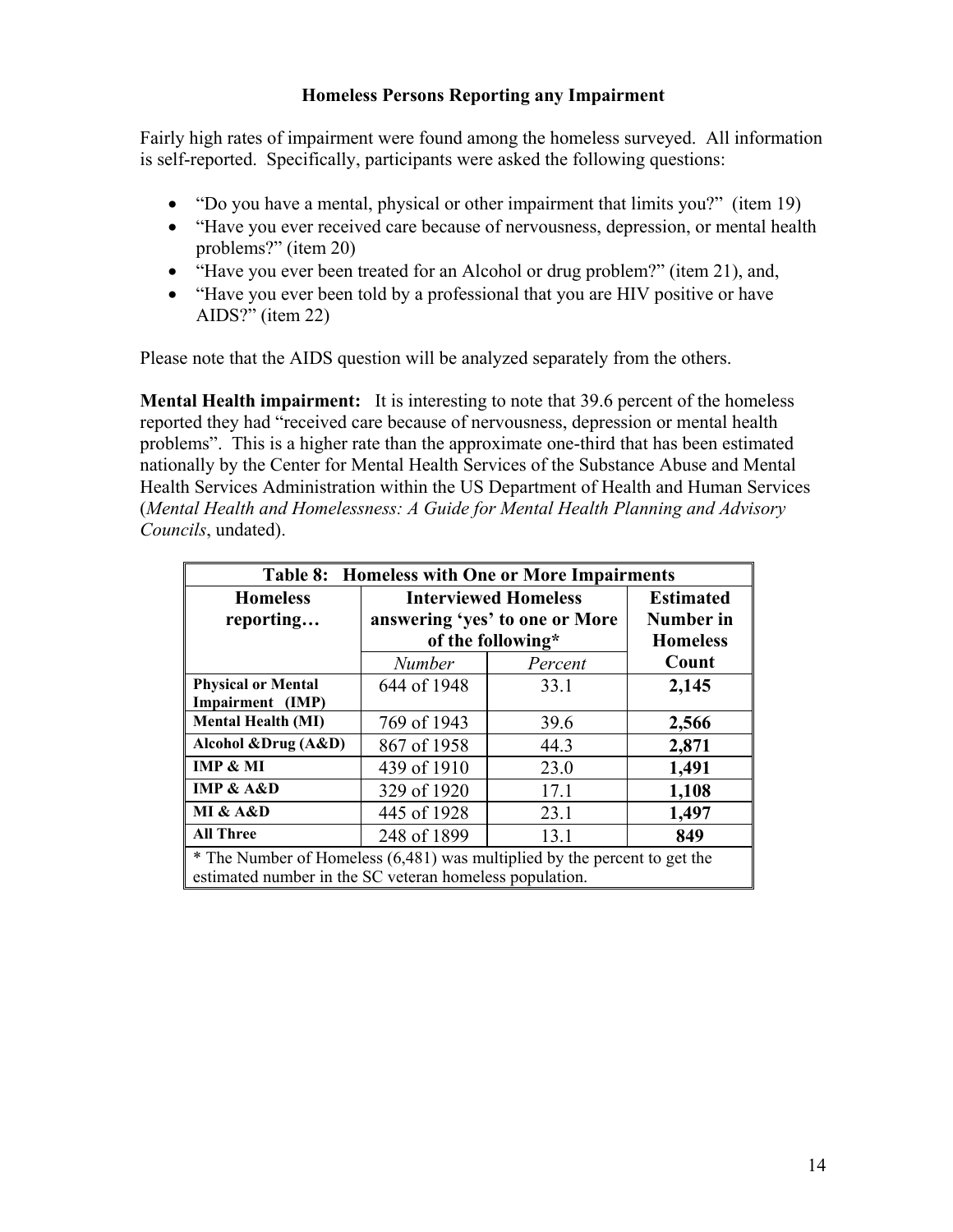## **Other Demographics of the Homeless Population in SC**

**Race:** Based on the reports of those homeless interviewed, 60% of the homeless are African American and 37% are White. These percentages applied statewide, translate to approximately 3,900 African Americans and over 2,400 Whites.

Asian and other races make up less than 3% or less than 150 other race persons statewide. A follow up survey item was asked regarding whether someone was of Hispanic, Latino or Chicano origin. Only 2% (40 of 1,906) stated that they were of Hispanic, Latino or Chicano origin. The statewide number of Hispanic homeless is shown in Table 9.

| Table 9: Race/Origin of Homeless Population          |               |         |               |
|------------------------------------------------------|---------------|---------|---------------|
| <b>RACE</b> or Origin                                | <b>Number</b> | Percent | Number in SC* |
|                                                      | (in Survey)   |         |               |
| <b>African American</b>                              | 1,205         | 60.1    | 3,899         |
| <b>Asian</b>                                         | 8             | $\cdot$ | 26            |
| <b>White</b>                                         | 748           | 37.3    | 2,419         |
| <b>Other</b>                                         | 43            | 2.1     | 137           |
| <b>Total</b>                                         | 2,004         | 100.0   | 6,481         |
| Hispanic, Latino or Chicano*                         | 40            | $2\%$   | 130           |
| <sup>*</sup> This was a separate question on origin. |               |         |               |

The racial make-up of sheltered versus unsheltered persons varies somewhat. African-Americans make-up 57% of the sheltered homeless population and 63% of the unsheltered homeless.

When compared to the States' 2000 Census population, the homeless population has a greater proportion of African Americans. While the Census Population showed that African Americans make-up approximately 30% of the population and whites make-up 67%; almost the inverse is true with the Homeless population. The homeless population was 60% African American and the white population was 37%. The other populations and the Hispanic origin population reflected the State's 2000 population.

**Gender:** The first table in this report noted there were 2,084 females (33.6%) and 4,397 males (66.4%) counted in the homeless population. The 2000 Census showed that South Carolina's population was 51% and 49% male. There are higher percentages of females in shelters than in the unsheltered locations. Thus, while females are underrepresented in the homeless population in general, they are slightly less underrepresented in shelters than in unsheltered locations.

| Table 10: Gender: Sheltered versus Unsheltered Numbers and Percentages |                   |              |               |  |
|------------------------------------------------------------------------|-------------------|--------------|---------------|--|
| Homeless Count / Statewide<br><b>Shelters</b><br>Unsheltered<br>Gender |                   |              |               |  |
| Female                                                                 | $(34\%)$<br>2.084 | (38%)<br>360 | $30\%$<br>317 |  |
| Male<br>$\gamma_{\rm o}$<br>$(62\%)$<br>$(66\%)$<br>579                |                   |              |               |  |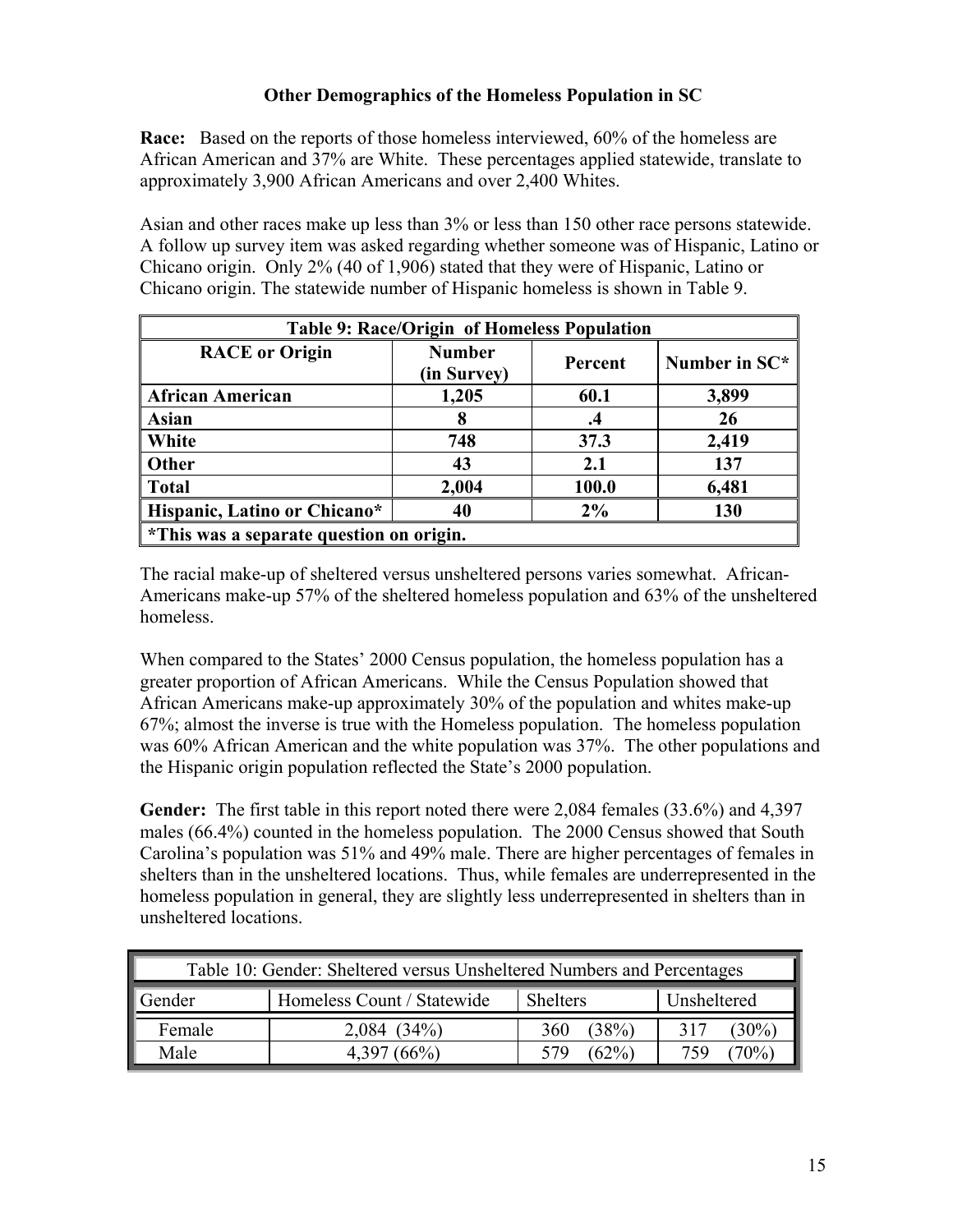**Educational Attainment:** Sixty-five percent of the homeless population have completed high school, some college, or have completed college. The sheltered and unsheltered populations do not show many differences on education other than a slight difference in the percent with less than  $12^{th}$  grade completed (31% sheltered, 39% unsheltered).

| Table 11: Educational Attainment, Sheltered by Unsheltered and Totals                                                                                                                    |                                           |                  |                    |                                     |
|------------------------------------------------------------------------------------------------------------------------------------------------------------------------------------------|-------------------------------------------|------------------|--------------------|-------------------------------------|
| <b>Education</b><br><b>Attained</b>                                                                                                                                                      | <b>Homeless</b><br>Count<br>(Interviewed) | <b>Sheltered</b> | <b>Unsheltered</b> | <b>Statewide</b><br><b>Homeless</b> |
| Less than $6th$                                                                                                                                                                          | 32<br>(2%)                                | (1%)<br>10       | (2%)<br>22         | 110                                 |
| $6 - 8$                                                                                                                                                                                  | (5%)<br>97                                | (4%)<br>36       | (6%)<br>61         | 330                                 |
| 9                                                                                                                                                                                        | (7%)<br>119                               | 48<br>(5%)       | (8%)<br>71         | 439                                 |
| 10                                                                                                                                                                                       | $(11\%)$<br>194                           | $(10\%)$<br>86   | (12%)<br>108       | 659                                 |
| 11                                                                                                                                                                                       | $(11\%)$<br>203                           | $(11\%)$<br>98   | 105<br>$(11\%)$    | 604                                 |
| 12                                                                                                                                                                                       | (42%)<br>756                              | (42%)<br>363     | 393<br>(42%)       | 2,306                               |
| Some college                                                                                                                                                                             | (18%)<br>326                              | $(20\%)$<br>178  | (16%)<br>148       | 879                                 |
| College                                                                                                                                                                                  | 87<br>(5%)                                | (6%)<br>54       | (4%)<br>33         | 220                                 |
| Total                                                                                                                                                                                    | $(100\%)$<br>1814                         | 873<br>$(100\%)$ | 941<br>$(100\%)$   | $5,491^*,$ **                       |
| Less than 12th                                                                                                                                                                           | 36%                                       | 31%              | 39%                | 1,977                               |
| *The 5,491 is the number of adults out of the total of 6,481. Children were not included in this<br>analysis of educational attainment. ** Column may not add correctly due to rounding. |                                           |                  |                    |                                     |

While not entirely comparable to the 2000 Census information, it does appear that the homeless population has a higher proportion of persons who had less than 12 years of school (36% of the Homeless population compared with 20% from the 2000 Census).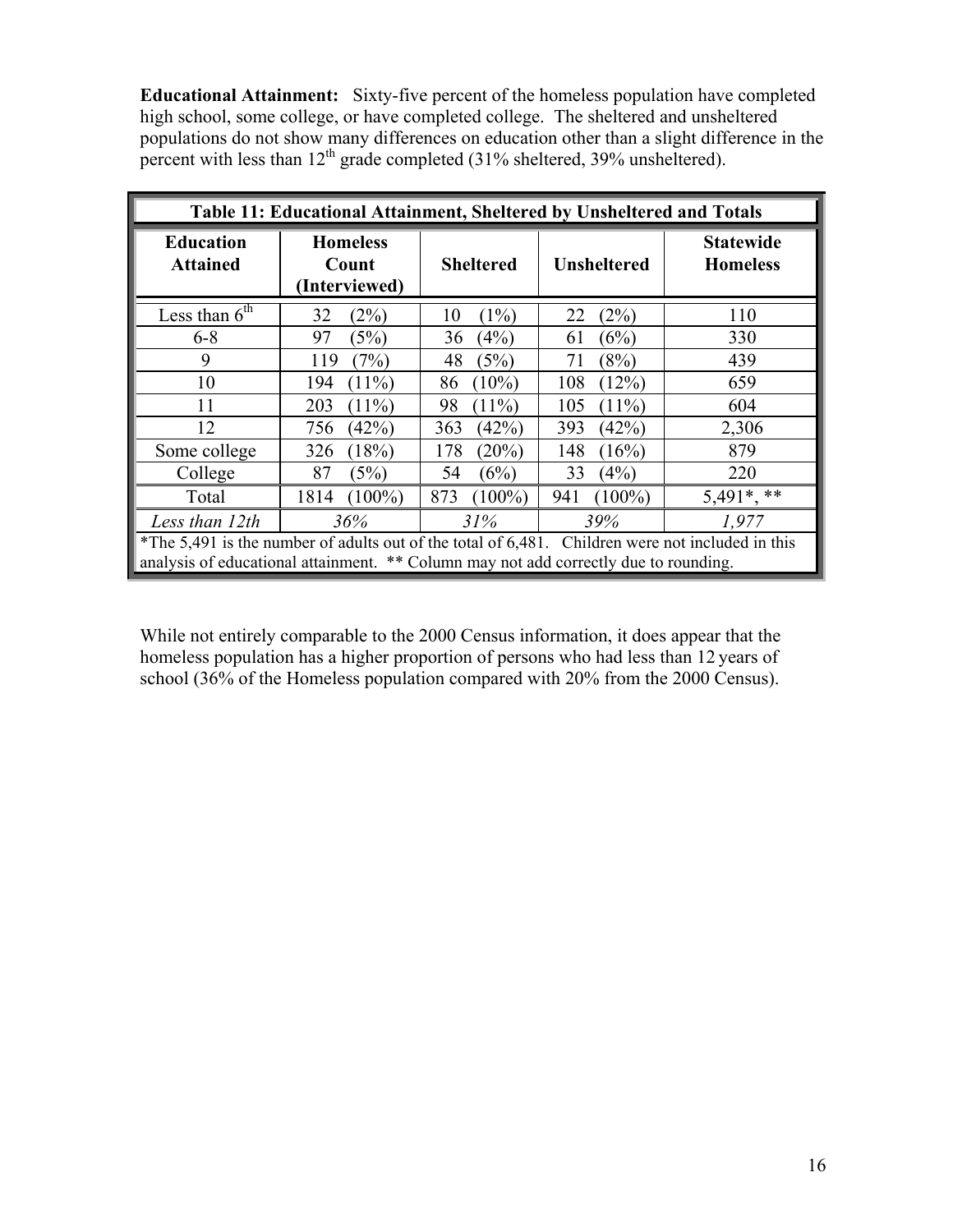## APPENDIX 1 *(Page 1 of 3)* **South Carolina Homeless – By the Numbers**



*Based on the January 27, 2005 Count* 

This report is made possible by the hundreds of volunteers and staff working year-round on homelessness issues and working specifically, on January 27, 2005 when the first ever state wide count of the homeless was done. This is the first in a series of reports. The purpose of this report is to present statewide, actual count numbers, in an easy to use format.

Volunteers and staff at shelters and other nonprofit centers completed center surveys and interviewed both sheltered and unsheltered homeless. They then entered the data into a statewide web-based application developed by David King, a consultant with a three of the regional coalitions. Information from this report is drawn in-whole or in-part, exclusively from the data and the reports on Mr. King's website, http://tchc-web.org/count.

| <b>Total SC Homeless Count, Sheltered and Unsheltered*</b>                         |                                                                                                                                                                                                                                                                                                                                                                                                                     |                |                                                                                                                            |  |  |  |  |  |  |  |
|------------------------------------------------------------------------------------|---------------------------------------------------------------------------------------------------------------------------------------------------------------------------------------------------------------------------------------------------------------------------------------------------------------------------------------------------------------------------------------------------------------------|----------------|----------------------------------------------------------------------------------------------------------------------------|--|--|--|--|--|--|--|
| <b>Total</b><br><b>Male</b><br>Female                                              |                                                                                                                                                                                                                                                                                                                                                                                                                     |                |                                                                                                                            |  |  |  |  |  |  |  |
| <b>Sheltered</b>                                                                   | 1,676                                                                                                                                                                                                                                                                                                                                                                                                               | 1,158          | 2,834(44%)                                                                                                                 |  |  |  |  |  |  |  |
| <b>Unsheltered</b>                                                                 | 2,721                                                                                                                                                                                                                                                                                                                                                                                                               | 926            | 3,647(56%)                                                                                                                 |  |  |  |  |  |  |  |
| <b>Total</b>                                                                       | 4,397(68%)                                                                                                                                                                                                                                                                                                                                                                                                          | 2,084<br>(32%) | $6,481(100\%)$                                                                                                             |  |  |  |  |  |  |  |
|                                                                                    | *These numbers reflect only the homeless as defined by HUD. Any persons living with friends of relatives (known as<br>doubled-up) are not reflected in this count. Also not included are those persons in permanent shelters.<br>Please note: due to the vagaries of volunteer efforts, these numbers reflect, by county, a wide range of effort. Forty<br>percent of counties reported 5 or less homeless persons. |                |                                                                                                                            |  |  |  |  |  |  |  |
| Percent sheltered surveyed (Form-1): 33% Percent unsheltered surveyed (Form-1): 30 |                                                                                                                                                                                                                                                                                                                                                                                                                     |                | <b>*Technical Note:</b> Sheltered data from Form-4/6. Unsheltered data from Forms 3 (all) and 1 (marked as not sheltered). |  |  |  |  |  |  |  |

Of the 6,481 homeless documented on the Count Day, more than one-third (2,068) completed a Form-1 Individual Survey, often with the aid of a volunteer. The following information was derived from that data. Numbers broken down by County, Coalition Areas, Council of Government Areas, etc are available partially in Appendix 1 and 2 of this report, as well as both http://tchc-web.org/count and www.schomeless.org.

The numbers and percentages following are based on those items which were answered. Please note that some participants did not answer all items, or they chose 'Don't know' or 'Refuse to answer' options. Inclusion or exclusion of various responses, along with rounding, may account for small differences between this report and other reports.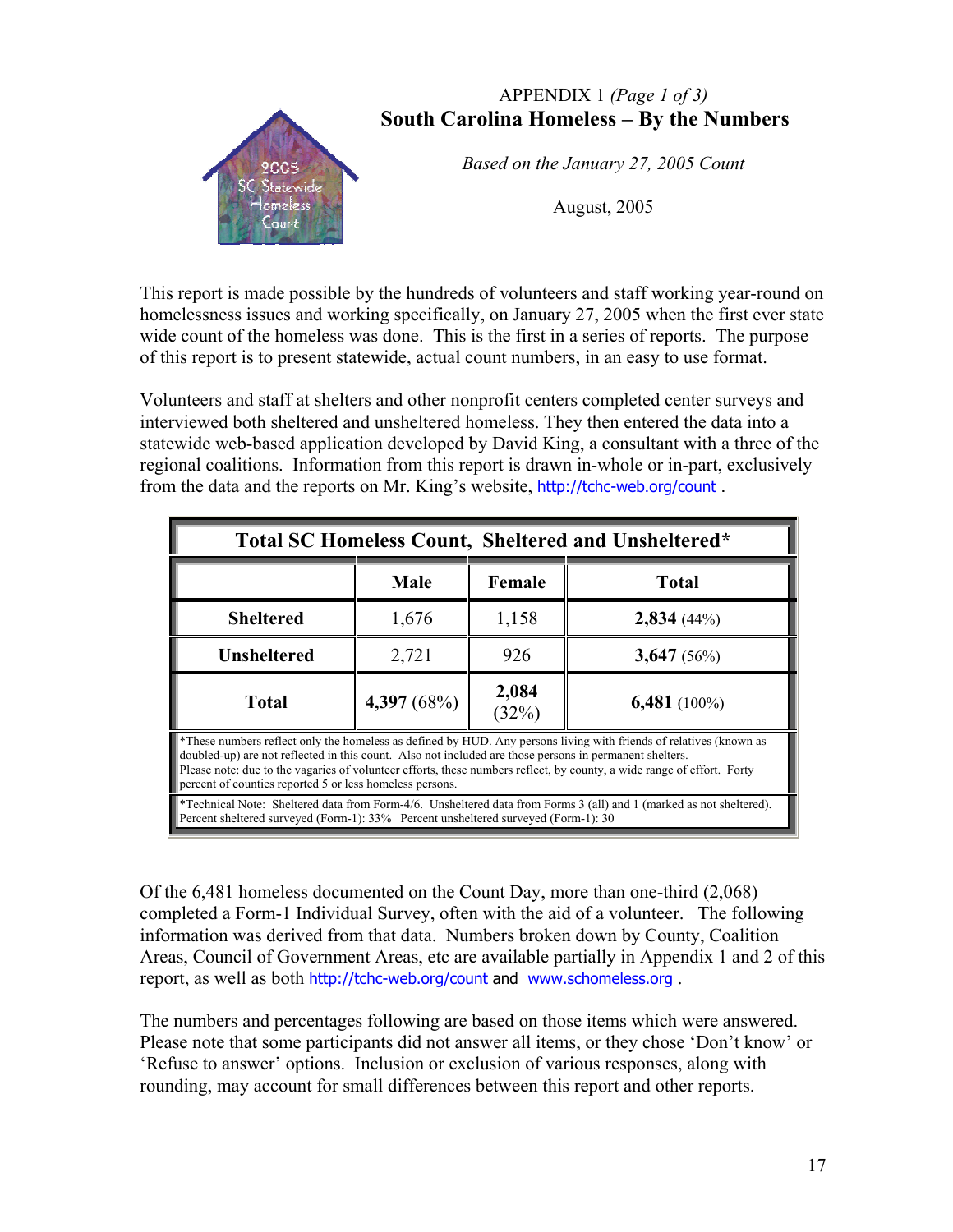## APPENDIX 1 *(Page 2 of 3)*

### **SC Homelessness 2005– By the Numbers**  *Item Results from Form 1 of the 1/27/2005 Homeless Count\**

**Where surveyed?** 86% were surveyed at a facility that provides shelter/housing or services to the homeless. The rest were at other locations where the homeless individuals were found. The top two other locations were 'on the street'  $(4.6\%)$  and 'at a motel'  $(3.4\%)$ .

**1) When did you start staying here**? (n=1647, and 14% of total Don't know or Refuse) Before 2002: 6.2%; before 2003: 6.9%; first half of 2004: 12.7%; last half of 2004: 45.1%; this year (2005): 29.2%.<br>Average: 04/06/2004 Median: 11/03/2004 Mode: 01/01/2005 Minimum: 06/01/1969 Average: 04/06/2004

| 2) Where did you stay before here? $(n=2001, 3.2\%$ Don't Know or Refuse) |                     |                                    |    |          |         |  |  |  |  |
|---------------------------------------------------------------------------|---------------------|------------------------------------|----|----------|---------|--|--|--|--|
| Friend / Family                                                           | 31%<br><b>Other</b> | 10%                                |    |          |         |  |  |  |  |
| Own home                                                                  | 21%                 | Prison/Jail / Correctional         |    | 6%       |         |  |  |  |  |
| Other Shelter                                                             | 14%                 | <b>Hospital or other Treatment</b> |    |          | 5%      |  |  |  |  |
| <b>Street</b>                                                             | $11\%$              | Car                                | 2% | Military | $0.2\%$ |  |  |  |  |

**3) How long were you in this circumstance?**  (n=1961, 5% Don't Know or Refuse) Weeks –  $17\%$  Months –  $39\%$ About a Year  $-15%$ More than a year  $-29%$ 

**3a) County where first homeless?** (n = 1509, and 5.5% Don't Know or Refuse) Top five: Richland (23.6%), Charleston (14%), Greenville (11.2%), Not SC (8.3%), and Horry (5.9%)

| 4) What caused you to leave your former housing situation? (can choose more than $1, n=1964$ ) |          |                                |       |  |  |  |  |  |  |
|------------------------------------------------------------------------------------------------|----------|--------------------------------|-------|--|--|--|--|--|--|
| a) Unable to afford rent/mortgage                                                              | $17.4\%$ | f) Being abused                | 4.6%  |  |  |  |  |  |  |
| b) Loss of job / hours cut                                                                     | $17.4\%$ | g) Substandard housing         | 2.8%  |  |  |  |  |  |  |
| c) Eviction                                                                                    | $9.3\%$  | h) Left home / ran away        | 2.5%  |  |  |  |  |  |  |
| d) Home destroyed                                                                              | $1.7\%$  | i) Breakup w/Spouse /sig other | 11.5% |  |  |  |  |  |  |
| e) Drinking or drug use problem                                                                | 19%      | l) other (see $4a$ )           | 13.8% |  |  |  |  |  |  |

 **4-a) Reason leaving former housing situation**: This open ended question led to 355 responses with responses such as Prison/Jail (n=57), health problems / work related injury (n=31), family/domestic violence (n=24),Death in family(n=7), couldn't pay bills, substandard housing, no transportation.

 **5) Have you been homeless 4 or more times in the past 3 years?**   $(10^{-1873}, 5.3\% \text{ Don't know or Refuse})$  No 73%

| 6) How many times have you been homeless during your lifetime? $(n=1722)$ |                                                                                 |                                                                |    |            |           |                    |       |  |  |  |  |
|---------------------------------------------------------------------------|---------------------------------------------------------------------------------|----------------------------------------------------------------|----|------------|-----------|--------------------|-------|--|--|--|--|
| One time                                                                  | 51%                                                                             | Three times                                                    | 9% | Five Times | $5\%$     | <b>Seven Times</b> | $7\%$ |  |  |  |  |
| Two times                                                                 | $AVERAGE=2.3$<br>$2\%$<br>$7\%$<br>19%<br>Four Times<br>Six Times<br>$MEDIAN=1$ |                                                                |    |            |           |                    |       |  |  |  |  |
|                                                                           |                                                                                 |                                                                |    |            |           |                    |       |  |  |  |  |
|                                                                           |                                                                                 | 7) Age $(n=1978, 4.4\%$ Don't know or Refuse): Average Age= 42 |    |            | Median=43 | $Maximum = 86$     |       |  |  |  |  |

\*(Where indicated, **n** is the number that responded to the question and did not select 'Don't know' or 'Refuse'.)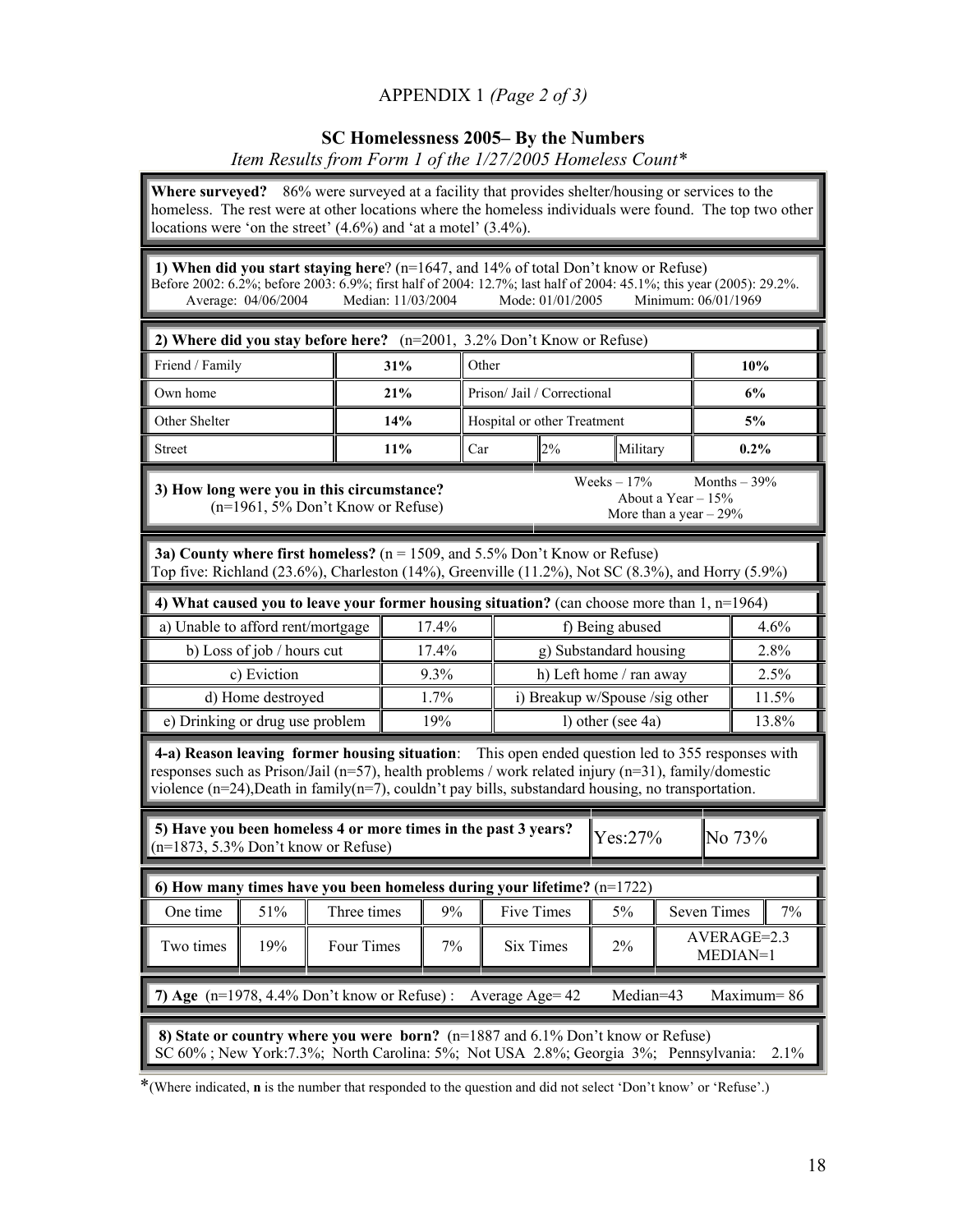| 9) County if born in SC:<br>12% Greenville<br>15% Richland,<br>14% Charleston,                                                              |                                                                                                                                                              |              |      |        |                      |                       |                       |            |  |  |
|---------------------------------------------------------------------------------------------------------------------------------------------|--------------------------------------------------------------------------------------------------------------------------------------------------------------|--------------|------|--------|----------------------|-----------------------|-----------------------|------------|--|--|
| 10) In school? $(n=1923, 4.4\%$ Don't know or Refuse) Yes: $7\%$<br>No: $93%$                                                               |                                                                                                                                                              |              |      |        |                      |                       |                       |            |  |  |
| 11) Highest grade finished in school $(n=1827, 11.7\%$ Don't know or Refuse)                                                                |                                                                                                                                                              |              |      |        |                      |                       |                       |            |  |  |
| 8 <sup>th</sup><br>$\mathbf{Q}^{\text{th}}$<br>$10^{th}$<br>11 <sup>th</sup><br>$12^{\text{th}}$<br>6.5%<br>10.6%<br>11.1%<br>41.4%<br>3.3% |                                                                                                                                                              |              |      |        |                      |                       |                       |            |  |  |
| College $1:6.6\%$ College 2: 6.2%<br>College $4:4.8\%$                                                                                      |                                                                                                                                                              |              |      |        |                      |                       |                       |            |  |  |
| 12) Gender (n=2032, 1.7% Don't know or Refuse)<br>Female<br>34%<br>Male 66%                                                                 |                                                                                                                                                              |              |      |        |                      |                       |                       |            |  |  |
| 13) Race (n=2004, 2.9%<br>Don't know or Refuse)                                                                                             | African American<br>60%                                                                                                                                      | White<br>37% |      |        | Asian .4%            |                       |                       | Other 2%   |  |  |
| 14) Hispanic, Latino or Chicano origin (n=2011)                                                                                             |                                                                                                                                                              |              |      | Yes 2% |                      |                       | No                    | 98%        |  |  |
| 15) Current marital status:                                                                                                                 | $(n=1978, 4.1\%$ Don't know or Refuse)                                                                                                                       |              |      |        |                      |                       |                       |            |  |  |
| Single<br>53%                                                                                                                               | Divorced                                                                                                                                                     |              | 20%  |        | Separated            |                       | 15%                   |            |  |  |
| Married<br>8%                                                                                                                               | Widowed                                                                                                                                                      |              | 2.5% |        | Unmarried but w/mate |                       |                       | 2.5%       |  |  |
| 16) Here with other family members<br>(n=1999, 3.3% Don't know or Refuse)                                                                   |                                                                                                                                                              |              |      |        | Yes 20%              |                       |                       | No 80%     |  |  |
| 16a) If yes, how many?                                                                                                                      |                                                                                                                                                              |              |      |        |                      |                       |                       |            |  |  |
| 1 family member: 6%                                                                                                                         | 2 family members: 1.4%                                                                                                                                       |              |      |        |                      | 3 family members: .4% |                       |            |  |  |
| 4 family members: 0.3%                                                                                                                      | 5 family members:                                                                                                                                            |              | 0.1  |        |                      |                       | 6 family members: 0%  |            |  |  |
| 7) Veteran? (n=1977, 4.4% Don't know or Refuse) $\parallel$ YES                                                                             |                                                                                                                                                              |              |      | 20%    |                      |                       | N <sub>O</sub><br>80% |            |  |  |
| 18) In this situation due to: (13.7% Don't know or Refuse)                                                                                  |                                                                                                                                                              |              |      |        |                      |                       |                       | <b>YES</b> |  |  |
| a) Violence $(n=1836)$                                                                                                                      |                                                                                                                                                              |              |      |        |                      |                       |                       | 18%        |  |  |
| b) Danger $(n=1801)$                                                                                                                        |                                                                                                                                                              |              |      |        |                      |                       |                       | 12%        |  |  |
| c) Safety $(n=1856)$                                                                                                                        |                                                                                                                                                              |              |      |        |                      |                       |                       | 25%        |  |  |
| 59% indicated their situation was not related to violence danger or needed safety issues                                                    |                                                                                                                                                              |              |      |        |                      |                       |                       |            |  |  |
| Do you have a mental, physical or other impairment<br>19)<br>that limits you? $(n=1954, 5.5$ Don't know or Refuse)                          |                                                                                                                                                              |              |      |        |                      |                       |                       | 33%        |  |  |
| 20) Ever received care because of nervousness, depression,<br>or mental health problems? (n=1948, 5.8% Don't know or Refuse)                |                                                                                                                                                              |              |      |        |                      |                       |                       | 39%        |  |  |
| 21) Ever treated for alcohol or drug problem?                                                                                               |                                                                                                                                                              |              |      |        |                      |                       |                       | 44%        |  |  |
|                                                                                                                                             | $(n=1963, 5.1\%$ Don't know or Refuse)<br>22) Ever told by a professional that you are HIV positive<br>5%<br>or have AIDS? (n=1965, 5% Don't know or Refuse) |              |      |        |                      |                       |                       |            |  |  |

APPENDIX 1 *(Page 3 of 3)*

This report was developed for the South Carolina Department of Mental Health, Housing and Homeless Program, by the SCDMH/ Institute for Behavioral Services. For any questions regarding the content of this report, please contact A. Maletic at  $\frac{\text{amm02}(a)\text{schm} \cdot \text{pr}}{a \text{mm02}(a)\text{schm} \cdot \text{pr}}$ , 803-898-1148.

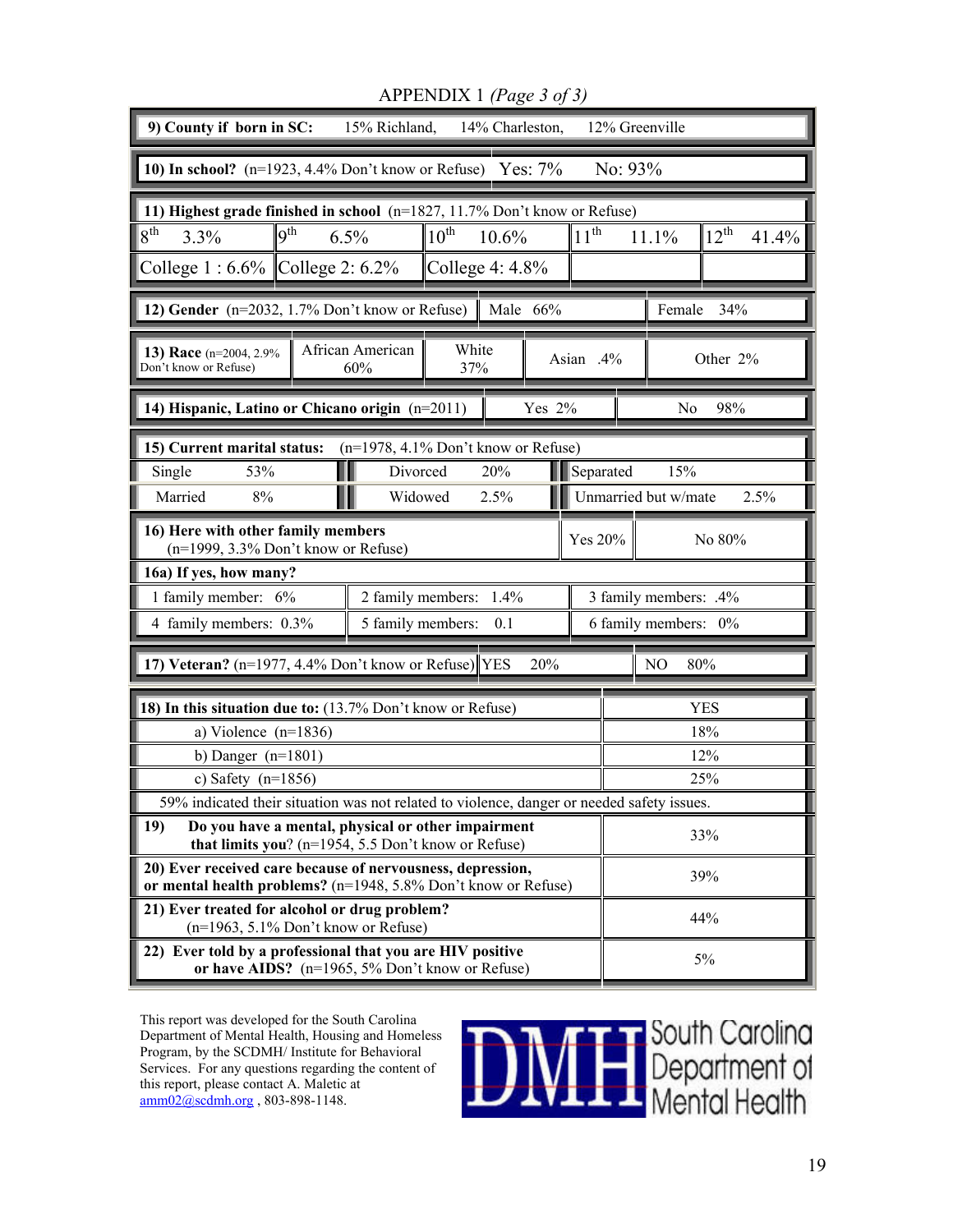# **Appendix 2** *(pg 1 of 4)*

# **SC HOMELESS COUNT OF JANUARY 27, 2005**

| a               |           | C           | d                | е     | f                  | g                       | h            | j         |                    | k           | L                          |
|-----------------|-----------|-------------|------------------|-------|--------------------|-------------------------|--------------|-----------|--------------------|-------------|----------------------------|
|                 | Coalition | In Shelters |                  |       | Obsrvd/Unsheltered |                         |              |           | <b>Total Count</b> |             | <b>Estimated</b>           |
| County          |           | adults      | kids             | total | adults             | kids                    | total        | adults    | kids               | total       | Chronic<br><b>Homeless</b> |
| Abbeville       | UH        | 0           | 0                | 0     | 0                  | 0                       | 0            | 0         | 0                  | 0           | 0                          |
| Aiken           | MA        | 5           | $\pmb{0}$        | 5     | $\pmb{0}$          | 0                       | 0            | 5         | 0                  | 5           | 1                          |
| Allendale       | <b>MA</b> | 10          | 10               | 20    | 103                | 0                       | 103          | 113       | 10                 | 123         | 45                         |
| Anderson        | UH        | 0           | 0                | 0     | 30                 | 8                       | 38           | 30        | 8                  | 38          | 14                         |
| Bamberg         | МA        | 0           | $\pmb{0}$        | 0     | 19                 | 5                       | 24           | 19        | 5                  | 24          | 9                          |
| <b>Barnwell</b> | MA        | 0           | 0                | 0     | 0                  | 0                       | 0            | $\pmb{0}$ | 0                  | 0           | 0                          |
| Beaufort        | LC        | 7           | $\overline{4}$   | 11    | 14                 | 0                       | 14           | 21        | 4                  | 25          | 9                          |
| <b>Berkeley</b> | LC        | 0           | 0                | 0     | 0                  | 0                       | 0            | 0         | 0                  | 0           | 0                          |
| Calhoun*        | MA        | 0           | 0                | 0     | 8                  | $\mathbf{1}$            | 9            | 8         | $\mathbf{1}$       | 9           | 3                          |
| Charleston      | LC        | 335         | 103              | 438   | 178                | 4                       | 182          | 513       | 107                | 620         | 196                        |
| Cherokee        | UH        | 0           | 0                | 0     | 0                  | 0                       | 0            | 0         | 0                  | 0           | 0                          |
| Chester         | MA        | 5           | $\pmb{0}$        | 5     | 20                 | 4                       | 24           | 25        | 4                  | 29          | 11                         |
| Chesterfld      | PD        | 0           | 0                | 0     | 0                  | 0                       | 0            | 0         | 0                  | 0           | 0                          |
| Clarendon       | <b>TC</b> | 0           | 0                | 0     | 60                 | $\overline{\mathbf{c}}$ | 62           | 60        | $\overline{c}$     | 62          | 24                         |
| Colleton        | LC        | 10          | 3                | 13    | 23                 | 3                       | 26           | 33        | 6                  | 39          | 14                         |
| Darlington      | <b>PD</b> | 0           | 0                | 0     | 1                  | 0                       | $\mathbf{1}$ | 1         | 0                  | 1           | $\mathsf 0$                |
| Dillon          | PD        | 8           | $\boldsymbol{2}$ | 10    | 0                  | 0                       | 0            | 8         | $\overline{c}$     | 10          | 3                          |
| Dorchester      | LC        | 0           | 0                | 0     | 0                  | 0                       | 0            | 0         | 0                  | 0           | $\mathbf 0$                |
| Edgefield       | UH        | 0           | $\pmb{0}$        | 0     | $\pmb{0}$          | 0                       | 0            | 0         | 0                  | 0           | $\pmb{0}$                  |
| Fairfield       | MA        | 12          | 0                | 12    | 10                 | 4                       | 14           | 22        | 4                  | 26          | $\boldsymbol{9}$           |
| Florence        | PD        | 48          | 17               | 65    | 100                | 11                      | 111          | 148       | 28                 | 176         | 61                         |
| Georgetown      | ТC        | 43          | 1                | 44    | 169                | 29                      | 198          | 212       | 30                 | 242         | 88                         |
| Greenville      | UH        | 414         | 91               | 505   | 196                | 11                      | 207          | 610       | 102                | 712         | 225                        |
| Greenwood       | UH        | 23          | 19               | 42    | 14                 | 0                       | 14           | 37        | 19                 | 56          | 18                         |
| Hampton         | LC        | 0           | 0                | 0     | 0                  | 0                       | 0            | 0         | 0                  | $\mathbf 0$ | 0                          |
| Horry           | <b>TC</b> | 258         | 108              | 366   | 905                | 230                     | 1135         | 1163      | 338                | 1501        | 537                        |
| Jasper          | LC        | $\pmb{0}$   | 0                | 0     | 4                  | 0                       | 4            | 4         | 0                  | 4           | $\overline{2}$             |
| Kershaw         | MA        | 12          | 0                | 12    | 51                 | 16                      | 67           | 63        | 16                 | 79          | 29                         |
| Lancaster       | МA        | 35          | 5                | 40    | 0                  | 0                       | 0            | 35        | 5                  | 40          | 12                         |
| Laurens         | UH        | 0           | 0                | 0     | 1                  | 0                       | $\mathbf{1}$ | 1         | 0                  | 1           | 0                          |
| Lee             | TC        | 0           | 0                | 0     | 0                  | 0                       | 0            | 0         | 0                  | $\pmb{0}$   | 0                          |
| Lexington       | MA        | 170         | 17               | 187   | 42                 | $\overline{c}$          | 44           | 212       | 19                 | 231         | 71                         |
| Marion          | PD        | 0           | 0                | 0     | $\mathbf 0$        | 0                       | 0            | 0         | 0                  | 0           | 0                          |
| Marlboro        | PD        | 0           | 0                | 0     | 0                  | 0                       | 0            | 0         | 0                  | 0           | 0                          |
| McCormick       | UH        | 0           | 0                | 0     | 44                 | 27                      | 71           | 44        | 27                 | 71          | 27                         |
| Newberry        | MA        | 0           | 0                | 0     | $\pmb{0}$          | 0                       | 0            | 0         | 0                  | 0           | 0                          |
| Oconee          | UH        | 1           | 0                | 1     | $\overline{c}$     | 0                       | 2            | 3         | 0                  | 3           | $\mathbf{1}$               |
| Orangeburg      | MA        | 75          | 6                | 81    | 166                | 42                      | 208          | 241       | 48                 | 289         | 103                        |
| Pickens         | UH        | 7           | 15               | 22    | 0                  | 0                       | 0            | 7         | 15                 | 22          | 6                          |
| Richland        | МA        | 735         | 73               | 808   | 704                | 10                      | 714          | 1439      | 83                 | 1522        | 506                        |
| Saluda          | UH        | 0           | 0                | 0     | 3                  | $\mathbf{1}$            | 4            | 3         | 1                  | 4           | $\mathbf{2}$               |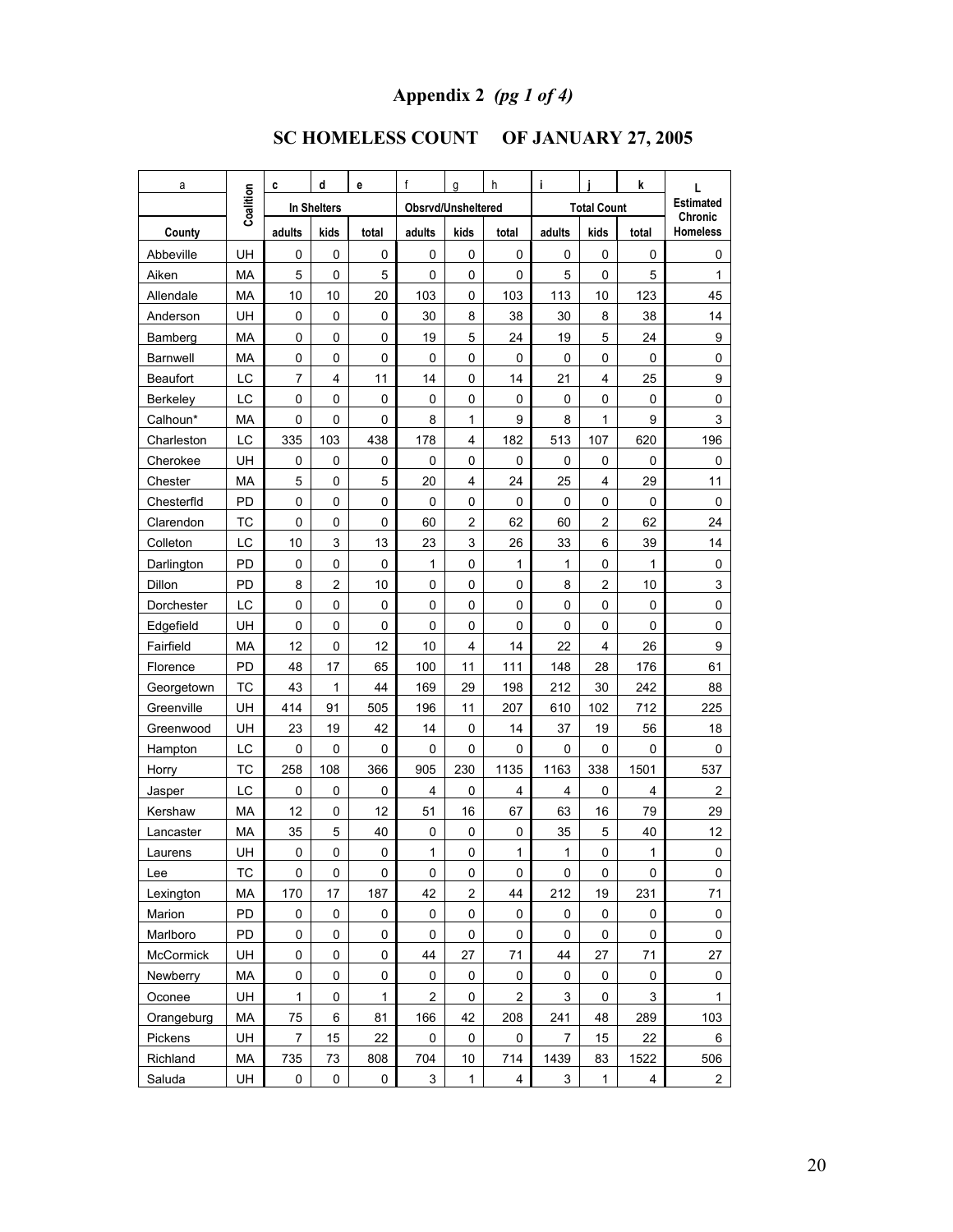# **Appendix 2** *(pg 2 of 4)*

| a                 |           | c      | d        | e           | f      | q    | h                  | i.                 |      | k        |                             |
|-------------------|-----------|--------|----------|-------------|--------|------|--------------------|--------------------|------|----------|-----------------------------|
|                   | Coalition |        |          | In Shelters |        |      | Obsrvd/Unsheltered | <b>Total Count</b> |      |          | <b>Estimated</b><br>Chronic |
| County            |           | adults | kids     | total       | adults | kids | total              | adults             | kids | total    | <b>Homeless</b>             |
| Spartanburg       | UH        | 21     | 5        | 26          | 81     | 1    | 82                 | 102                | 6    | 108      | 39                          |
| Sumter            | ТC        | 31     | 8        | 39          | 58     | 3    | 61                 | 89                 | 11   | 100      | 34                          |
| Union             | UH        | 0      | $\Omega$ | 0           | 0      | 0    | 0                  | 0                  | 0    | $\Omega$ | $\Omega$                    |
| Williamsburg      | ТC        | 7      | 4        | 11          | 21     | 0    | 21                 | 28                 | 4    | 32       | 11                          |
| York              | MA        | 37     | 34       | 71          | 155    | 50   | 205                | 192                | 84   | 276      | 98                          |
|                   |           |        |          |             |        |      |                    |                    |      |          |                             |
| <b>Low Cntry</b>  | 7         | 352    | 110      | 462         | 219    | 7    | 226                | 571                | 117  | 688      | 220                         |
| <b>Midlands</b>   | 14        | 1096   | 145      | 1,241       | 1,278  | 134  | 1,412              | 2,374              | 279  | 2,653    | 896                         |
| Pee Dee           | 6         | 56     | 19       | 75          | 145    | 38   | 183                | 201                | 57   | 258      | 91                          |
| <b>Total Care</b> | 6         | 339    | 121      | 460         | 1,213  | 264  | 1,477              | 1,552              | 385  | 1,937    | 695                         |
| <b>Upstate</b>    | 13        | 466    | 130      | 596         | 327    | 21   | 348                | 793                | 151  | 944      | 305                         |
| <b>SC</b> total   | 46        | 2309   | 525      | 2,834       | 3,182  | 464  | 3,646              | 5,491              | 989  | 6,480    | 2,207                       |
|                   |           |        |          |             |        |      |                    |                    |      |          |                             |

## **SC HOMELESS COUNT OF JANUARY 27, 2005**

See Notes on page 4.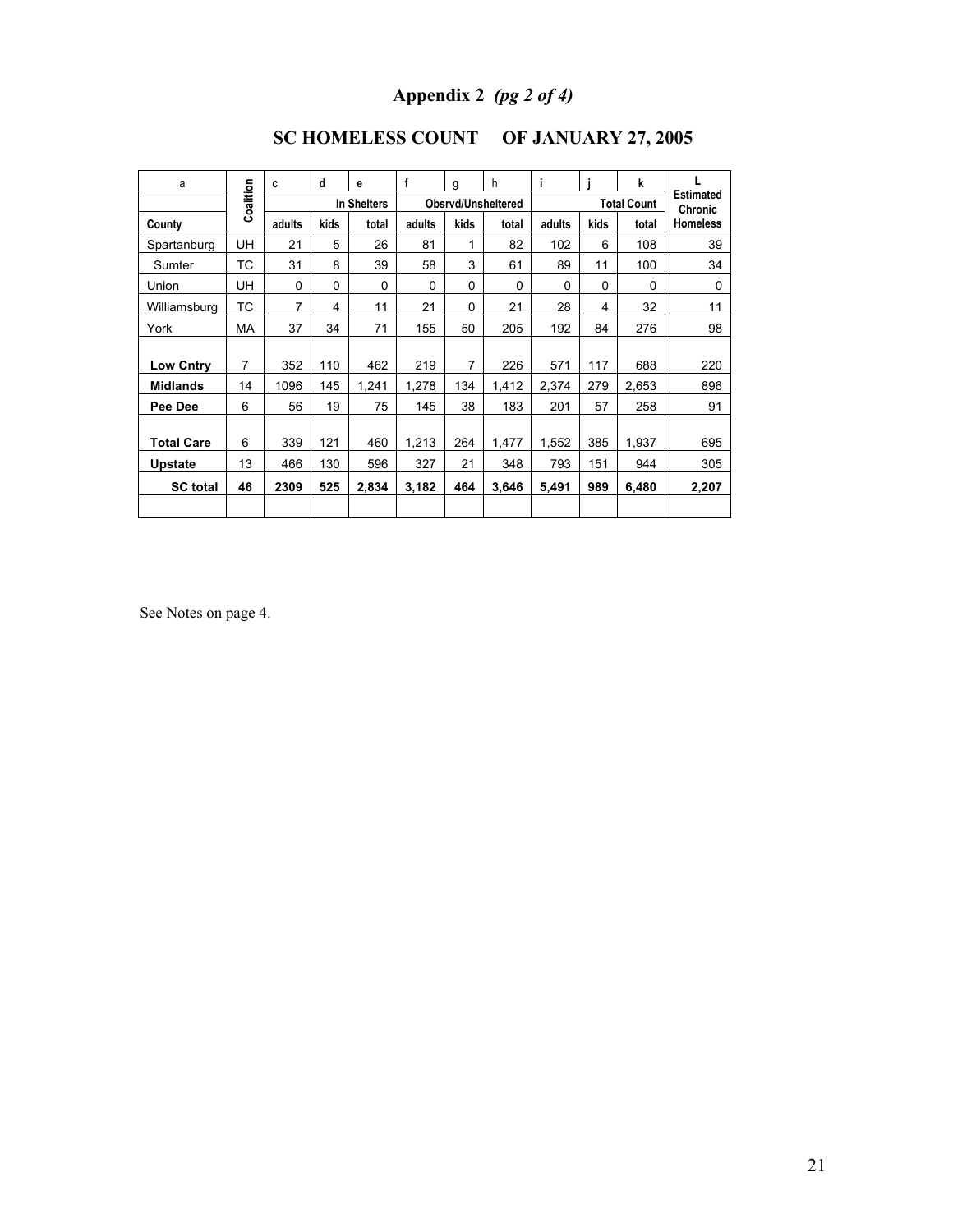# **Appendix 2** *(pg 3 of 4)*

# **SC HOMELESS COUNT OF JANUARY 27, 2005**

|                  |           | m                         | n           | O                               | p                | q                        | r           | s        | t               |
|------------------|-----------|---------------------------|-------------|---------------------------------|------------------|--------------------------|-------------|----------|-----------------|
|                  |           |                           | (us census) |                                 | <b>Adjusted</b>  |                          | (us census) | Est of   | Annualized      |
|                  | Coalition | <b>Quality of</b>         | SC Pop.     | Counted                         | <b>Unsheltrd</b> | Adjusted                 | Est. %      | Doubled- | <b>Estimate</b> |
| County           |           | <b>Unsheltrd</b><br>Count | 7-1-03      | <b>Unsheltrd</b><br>per 100,000 | per<br>100,000   | Total<br><b>Homeless</b> | in Poverty  | Up*      | HL Pop.*        |
| Abbeville        | UH        | 0                         | 26,381      | 0.0                             | 180              | 48                       | 13.7        | 1,417    | 0               |
| Aiken            | MA        | 0                         | 146,736     | 0.0                             | 180              | 270                      | 13.1        | 7,792    | 25              |
| Allendale        | MA        | 0                         | 10,934      | 942.0                           | 180              | 40                       | 31.3        | 780      | 614             |
| Anderson         | UH        | 1                         | 171,510     | 22.2                            | 180              | 309                      | 12.2        | 8,953    | 190             |
| Bamberg          | MA        | $\overline{c}$            | 16,040      | 149.6                           | 180              | 29                       | 22          | 994      | 120             |
| <b>Barnwell</b>  | MA        | 0                         | 23,369      | 0.0                             | 180              | 42                       | 17.6        | 1,346    | 0               |
| <b>Beaufort</b>  | LC        | 1                         | 132,889     | 10.5                            | 180              | 251                      | 11.3        | 6,817    | 125             |
| Berkeley         | LC        | 0                         | 146,449     | 0.0                             | 180              | 264                      | 11.9        | 7,601    | 0               |
| Calhoun*         | MA        | $\overline{2}$            | 15,367      | 58.6                            | 180              | 28                       | 14.9        | 844      | 45              |
| Charleston       | LC        | $\overline{\mathbf{c}}$   | 321,014     | 56.7                            | 180              | 1,017                    | 14.5        | 17,495   | 3,094           |
| Cherokee         | UH        | 0                         | 53,555      | 0.0                             | 180              | 97                       | 15.2        | 2,956    | 0               |
| Chester          | MA        | 2                         | 33,906      | 70.8                            | 180              | 66                       | 15.6        | 1,885    | 145             |
| Chesterfid       | PD        | 0                         | 43,251      | 0.0                             | 180              | 78                       | 17.3        | 2,478    | 0               |
| Clarendon        | <b>TC</b> | $\overline{c}$            | 32,871      | 188.6                           | 180              | 59                       | 22.9        | 2,068    | 309             |
| Colleton         | LC        | $\overline{c}$            | 39,173      | 66.4                            | 180              | 84                       | 19.9        | 2,346    | 195             |
| Darlington       | <b>PD</b> | 0                         | 67,956      | 1.5                             | 180              | 123                      | 18.4        | 3,969    | 5               |
| Dillon           | PD        | 0                         | 31,027      | 0.0                             | 180              | 66                       | 21.6        | 1,911    | 50              |
| Dorchester       | LC        | 0                         | 104,168     | 0.0                             | 180              | 188                      | 10.8        | 5,292    | 0               |
| Edgefield        | UH        | 0                         | 24,703      | 0.0                             | 180              | 45                       | 16.6        | 1,398    | 0               |
| Fairfield        | MA        | 3                         | 23,840      | 58.7                            | 73               | 30                       | 16.2        | 1,340    | 130             |
| Florence         | <b>PD</b> | 8                         | 128,335     | 86.5                            | 86               | 176                      | 16.6        | 7,264    | 878             |
| Georgetown       | <b>TC</b> | 3                         | 58,924      | 336.0                           | 420              | 292                      | 15.3        | 3,258    | 1,208           |
| Greenville       | UH        | 3                         | 395,357     | 52.4                            | 65               | 764                      | 11.5        | 20,361   | 3,553           |
| Greenwood        | UH        | 1                         | 67,503      | 20.7                            | 180              | 164                      | 14          | 3,645    | 279             |
| Hampton          | LC        | 0                         | 21,391      | 0.0                             | 180              | 39                       | 21.6        | 1,318    | 0               |
| Horry            | <b>TC</b> | 8                         | 210,757     | 538.5                           | 539              | 1,501                    | 13.8        | 11,339   | 7,490           |
| Jasper           | LC        | $\mathbf{1}$              | 20.998      | 19.0                            | 180              | 38                       | 28.9        | 1,447    | 20              |
| Kershaw          | MA        | 3                         | 54,481      | 123.0                           | 154              | 96                       | 11.5        | 2,806    | 394             |
| Lancaster        | МA        | 0                         | 62,520      | 0.0                             | 180              | 153                      | 13.8        | 3,364    | 200             |
| Laurens          | UH        | 1                         | 70,269      | 1.4                             | 180              | 127                      | 15.7        | 3,914    | 5               |
| Lee              | TC        | 2                         | 20,331      | 0.0                             | 180              | 37                       | 24          | 1,301    | 0               |
| Lexington        | MA        | 3                         | 226,528     | 19.4                            | 24               | 242                      | 10.2        | 11,372   | 1,153           |
| Marion           | PD        | 0                         | 35,113      | 0.0                             | 180              | 63                       | 17.3        | 2,012    | 0               |
| Marlboro         | PD        | 0                         | 28,411      | 0.0                             | 180              | 51                       | 22.4        | 1,773    | 0               |
| <b>McCormick</b> | UH        | 0                         | 10,233      | 693.8                           | 180              | 18                       | 20.5        | 619      | 354             |
| Newberry         | MA        | 0                         | 36,840      | 0.0                             | 180              | 66                       | 14.6        | 2,011    | 0               |
| Oconee           | UH        | 0                         | 68,523      | 2.9                             | 180              | 125                      | 11.7        | 3,543    | 15              |
| Orangeburg       | MA        | $\overline{\mathbf{c}}$   | 91,028      | 228.5                           | 180              | 245                      | 20.8        | 5,535    | 1,442           |
| Pickens          | UH        | 0                         | 112,859     | 0.0                             | 180              | 225                      | 11.9        | 5,857    | 110             |
| Richland         | MA        | 8                         | 332,104     | 215.0                           | 215              | 1,522                    | 13.4        | 17,734   | 7,595           |